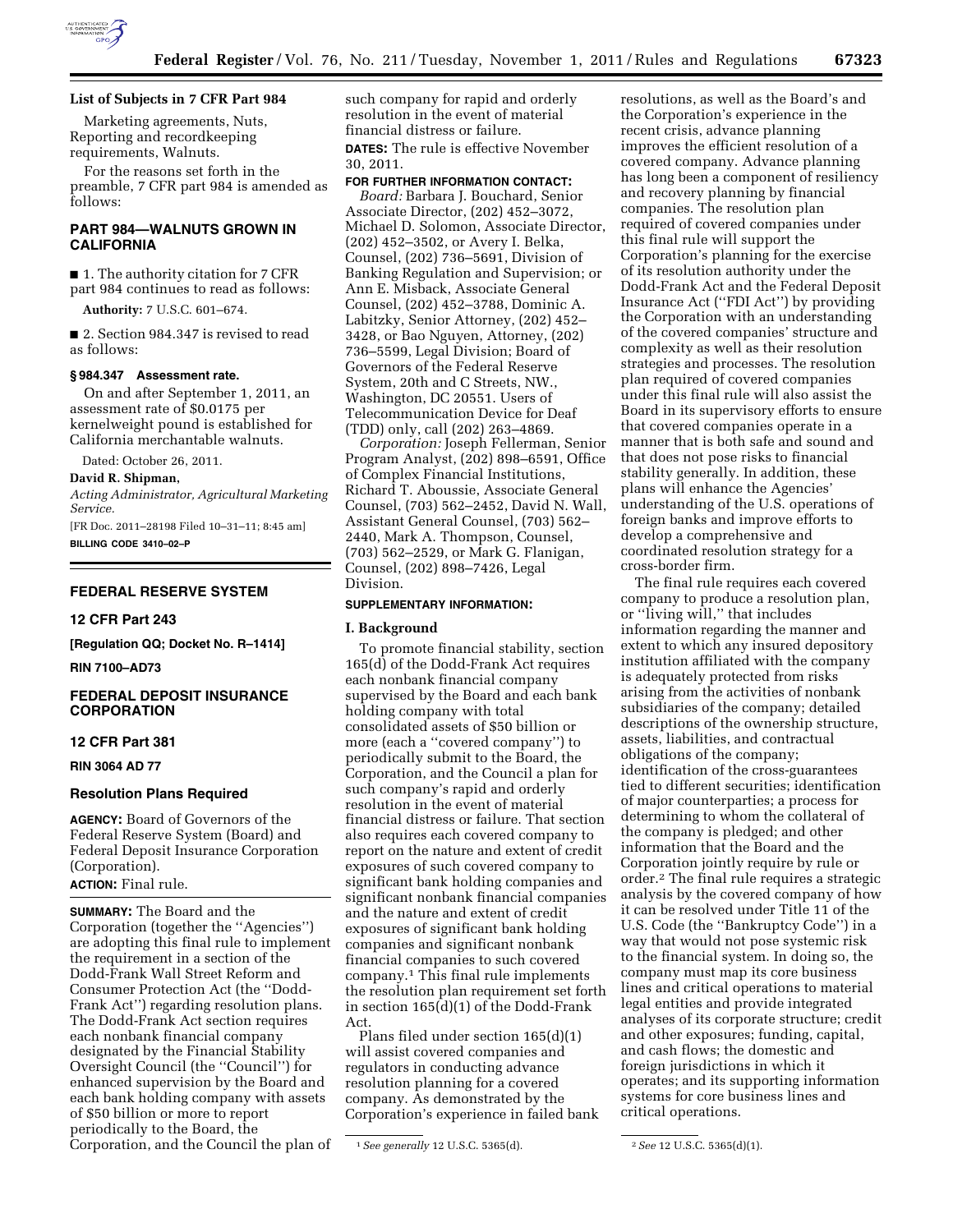## **II. Notice of Proposed Rulemaking: Summary of Comments**

On April 22, 2011, the Board and the Corporation invited public comment on a Notice of Proposed Rulemaking: Resolution Plans and Credit Exposure Reports Required (the ''proposed rule'' or ''proposal'').3 The comment period ended on June 10, 2011. The Board and the Corporation collectively received 22 comment letters from a range of individuals and banking organizations, as well as industry and trade groups representing banking, insurance, and the broader financial services industry. In addition, the Board and the Corporation met with industry representatives to discuss issues relating to the proposed rule.

While the commenters generally expressed support for the broader goals of the proposed rule to require covered companies to plan for their orderly liquidation or restructuring in bankruptcy during times of material financial distress, many commenters also expressed concerns about various aspects of the proposed rule. The comments the Board and the Corporation received fit into four broad categories: comments that focused on the resolution planning requirement, including the required informational content, of the proposed rule; comments that addressed the credit exposure reporting requirement; comments regarding the application of the proposed rule to foreign-banking organizations (''FBOs''); and comments concerned with the confidential treatment of information provided as part of a resolution plan or credit exposure report. These comments are summarized below.

# *i. Substantive Resolution Plan Requirements*

With respect to the resolution plan requirement, some commenters suggested that the resolution plan requirement adopt a ''principle-based'' approach with the specific content of each plan developed through the iterative supervisory process, and that the Agencies' review of each plan be tied to the scope and planning decided on between individual firms and the Agencies as part of that process. In contrast, another commenter suggested that the plans be very specific and operationally oriented; further suggesting that such plans should include, among other things, practice exercises to test readiness and detailed descriptions of actions to be taken to facilitate rapid and orderly resolution.

Similarly, another commenter suggested that the final rule should provide detailed guidance regarding the strategic analysis, facilitate the creation of a structured data source for requested data, and adopt a submission framework to be used in the creation and review of the resolution plan. Commenters also suggested that the final rule draw a clear distinction between the limited resolution plan required by the Dodd-Frank Act and the broader resolution planning process that may be required as a prudential matter.

A number of commenters argued that insurance companies and other entities that are not subject to the Bankruptcy Code should be exempted from the resolution plan requirement, be allowed to file streamlined plans, or, where such companies are a part of a covered company, be excluded from such covered company's resolution plan. Others questioned how a resolution plan should address such entities. One commenter suggested that managers of money market funds should be excluded from the requirements of the proposed rule. Some commenters specifically requested that (i) The final resolution plan requirement reflect and conform to section 203(e) of the Dodd-Frank Act, which provides that any insurance company that is a covered financial company or a subsidiary thereof will be liquidated or rehabilitated under applicable state law; and (ii) the Agencies accept as a credible resolution plan an insurance company's statement of its intent to submit itself, or its insurance subsidiaries, to applicable state liquidation or rehabilitation regimes.

One commenter suggested that the scope of the final rule should go beyond bankruptcy and should explicitly address questions of legal jurisdiction and conflicting laws. This commenter argued that a resolution plan should be supported by a legal opinion addressing which law would apply to each of the covered company's material entities in the case of the covered company's resolution. On the other hand, another commenter requested that the final rule provide only that the resolution plan analyze how the continuing operations of a covered company's insured depository institutions can be adequately protected in connection with the resolution of the company under the Bankruptcy Code. Still another commenter suggested that resolution under the Bankruptcy Code was inconsistent with the requirement that a covered company's resolution plan adequately protect the company's insured depository institution from the risks arising from the activities of the

company's nonbanks because the covered company cannot provide any assurances of what will happen in a bankruptcy proceeding and cannot provide special protection for a particular subsidiary in the bankruptcy process.

A number of comments expressed concern about the timing of the initial submission of a resolution plan. Commenters argued that the requirement to submit initial plans 180 days from the effective date of the final rule is too short. Instead, these commenters suggested that covered companies should have at least 270 days, 360 days, or 18 months after the effective date of the final rule to make their initial submissions. Commenters suggested that submissions of the resolution plan be phased in or staggered to allow firms sufficient time to prepare and collect the extensive information required as part of the plan. Another commenter suggested a pilot program that would apply first to the largest, most complex firms, rolling out the entire process on a staggered basis after experience is gained with the largest firms.

Commenters also criticized the proposed rule for not adjusting the complexity of the reporting requirements to match the differences among bank holding companies subject to the proposed rule. These commenters noted that covered banking organizations range from large, complex, highly interconnected organizations that have substantial nonbank and foreign operations to smaller, less complex organizations that are predominantly composed of one or more insured depository institutions, have few foreign operations, and fewer interconnections with other financial institutions. These commenters suggested that the final rule provide for a tailored resolution plan regime for smaller, less complex domestic bank holding companies.

Several commenters suggested that, given the lack of supervisory and market experience with resolution planning, the final rule should communicate the Board's and the Corporation's expectations for ''first generation'' resolution plans and should provide for meaningful feedback by the Agencies within the 60 day period the Agencies have to review an initial resolution plan. Commenters also noted that annual updates to the plan should not be due at the end of the first calendar quarter when firms have to meet other important reporting requirements. Commenters suggested that the timing of the annual update should be determined by agreement among the

<sup>3</sup> 76 FR 22,648 (April 22, 2011).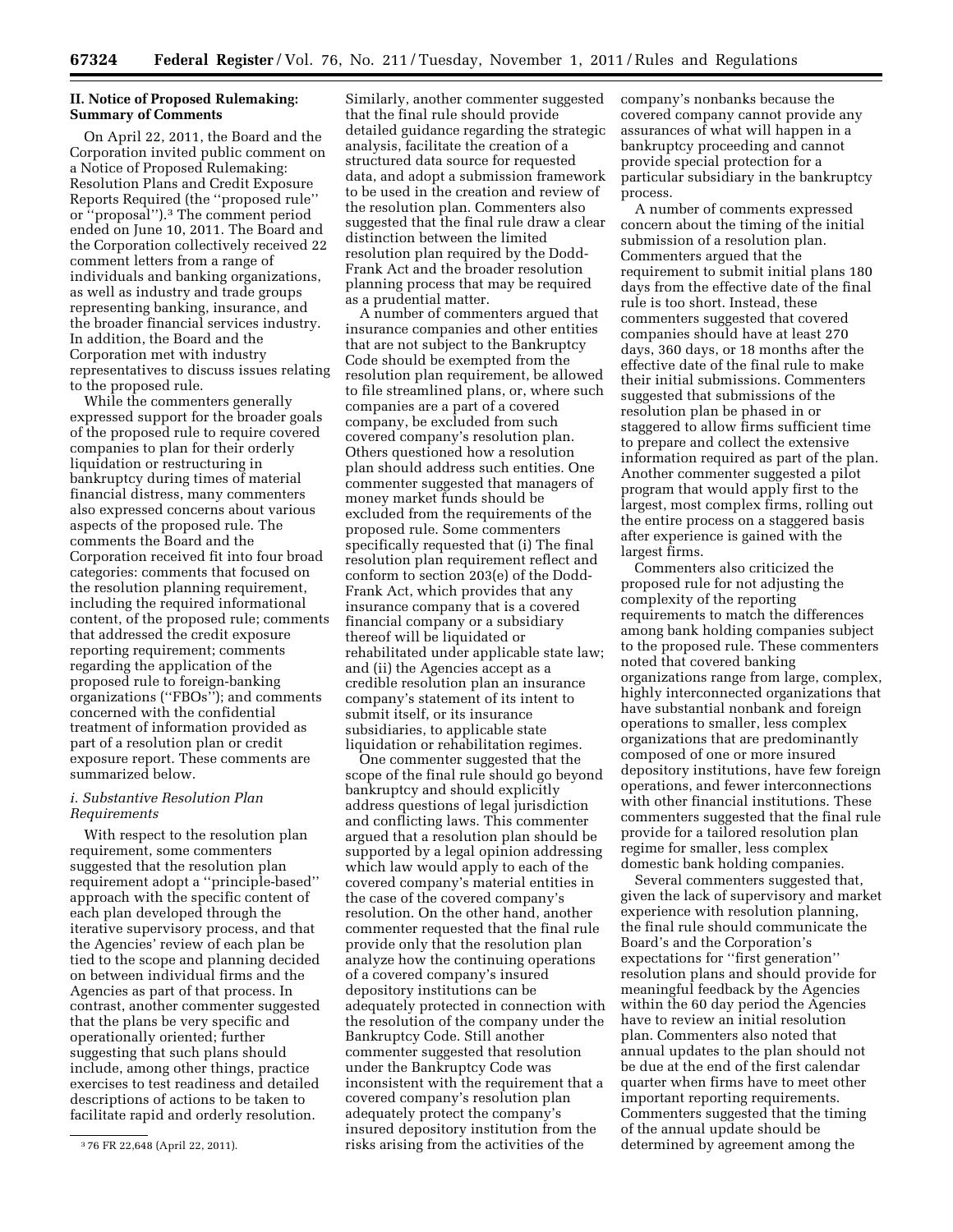Board, the Corporation, and the covered company.

The proposed rule required interim updates to a resolution plan shortly after any material acquisition or similar event. One commenter argued that the requirement was not supported by the Dodd-Frank Act and should be excluded from the final rule. Other commenters suggested that, if the final rule required interim updates, such updates should be triggered by a ''fundamental change'' standard instead of the material change standard described in the proposed rule. Some commenters suggested that the size of events that trigger the update requirement be raised and the time period for filing the update be extended.

The proposal required that, within a reasonable amount of time after submitting its initial resolution plan, a firm demonstrate its capacity to promptly produce the data underlying the key aspects of its resolution plan. Commenters objected to this requirement indicating that it would be better addressed as part of the Board's and Corporation's ongoing review of the resolution-planning process conducted by individual firms, rather than as a regulatory requirement. Similarly, commenters suggested that any requirement related to data production capabilities be omitted from the final rule because such a requirement is better addressed as part of the Agencies' ongoing review of resolution planning by specific companies. Commenters also recommended that data required to be collected through various Dodd-Frank Act initiatives be coordinated to minimize redundant data collections. Other commenters recommended that covered companies' information technology systems be able to integrate and distribute essential structural and operational information on short notice to facilitate such companies' resolutions.

Some commenters objected to the requirement that multiple stress scenarios be addressed as part of the plan as burdensome and unworkable. The commenters suggested that the number of financial distress scenarios to be addressed in a covered company's resolution plan should be limited, with the specific number of scenarios to be agreed to between the covered company and the Agencies prior to the initial submission. Commenters also expressed concern about having to address a systemic stress scenario, which commenters considered more appropriately related to the Orderly Liquidation Authority in Title II of the Dodd-Frank Act.

Some commenters criticized the corporate governance requirement of the

proposed rule. These commenters suggested that a covered company's corporate governance with regard to resolution planning, unless determined to be substantially defective in one or more respects, should be deemed to facilitate orderly resolution, as well as to be informationally complete and credible. Another commenter suggested that the corporate governance requirement should include requirements for consistently maintaining accurate asset valuations.

Commenters also noted the burdens nonbank financial companies will face. Where such firms have established an intermediate holding company (''IHC''), commenters asked that the resolution plan requirement apply only to the IHC. These commenters also suggested that nonbank financial firms be permitted to complete any restructuring involved in the establishment of their IHC before commencing resolution planning. Commenters also asserted that the requirement to provide an unconsolidated balance sheet and consolidating schedules was unduly burdensome, costly, and impracticable.

A number of commenters expressed concern about how the Board and the Corporation will determine whether a plan is not credible or deficient and the possible ramifications of such a determination. Some commenters requested clarification of the standards relevant to such a determination, and others suggested that these standards should be developed over time. Several commenters sought clarification of whether a covered company's board of directors (or its delegee in the case of a foreign-based covered company) is required to certify or confirm all the factual information contained in the company's resolution plan. One commenter asked whether an interim update involves the submission of an entire resolution plan or merely involves additional information describing the event triggering the update, any effects the event has on the plan, and the firm's actions to address such effects.

The Board and the Corporation were also asked to clarify the relationship that insolvency regimes other than bankruptcy bear on the preparation and assessment of a resolution plan. Commenters also asked the Agencies to confirm that the rule is not intended to restrain the covered companies from expanding through mergers, acquisitions, or diversification of their business; that the resolution plan is not meant to impose on firms the need to have duplicative capacity; and that the Agencies will take into account the companies' own cost-benefit analysis in connection with whether financial and human resources should be devoted to providing duplicative capacity.

Additionally, commenters noted that some key terms were not defined in the proposed rule. Several commenters suggested that the Agencies should develop the meaning of key terms in the final rule over time and through the supervisory process by issuing guidance, supervisory letters, or revised regulations. Other commenters specifically recommended definitions for certain key terms, including ''credible plan,'' ''rapid and orderly resolution,'' and ''material financial distress.'' Several commenters requested clarification of the term ''extraordinary support,'' and suggested that Federal Reserve Bank advances, Federal Home Loan Bank advances, and the use of the Deposit Insurance Fund not be considered extraordinary support under the regulation.

# *ii. Substantive Credit Exposure Report Requirements*

Several commenters suggested that the provisions requiring credit exposure reports be postponed or re-proposed as part of the Board's forthcoming proposal to implement the single counterparty credit exposure limits established under section 165(e) of the Dodd-Frank Act. Other commenters suggested that the credit exposure reporting requirement be phased-in over a period of time. Commenters raised a variety of questions about the definitions proposed as part of the credit exposure report and about the timing, scope, and detail required by the proposal.

Some commenters noted that most of the information contained in the credit exposure report requirement is currently reported by insurance companies to state insurance commissioners on an annual basis, and suggested that the Board and the Corporation rely on these annual reports instead of requiring a separate credit exposure report from insurance companies.

One commenter indicated that the final rule should require covered companies to be able to report on their supply of liquidity to other firms and their dependence on other firms for liquidity, to estimate and report on the likely effect of their sales on the prices of major classes of assets, and to produce these reports within 24 hours notice, whether as part of the credit exposure report or separately.

#### *iii. Foreign Banking Organizations*

With respect to foreign based covered companies, some commenters suggested that the applicability of the resolution plan requirement be determined by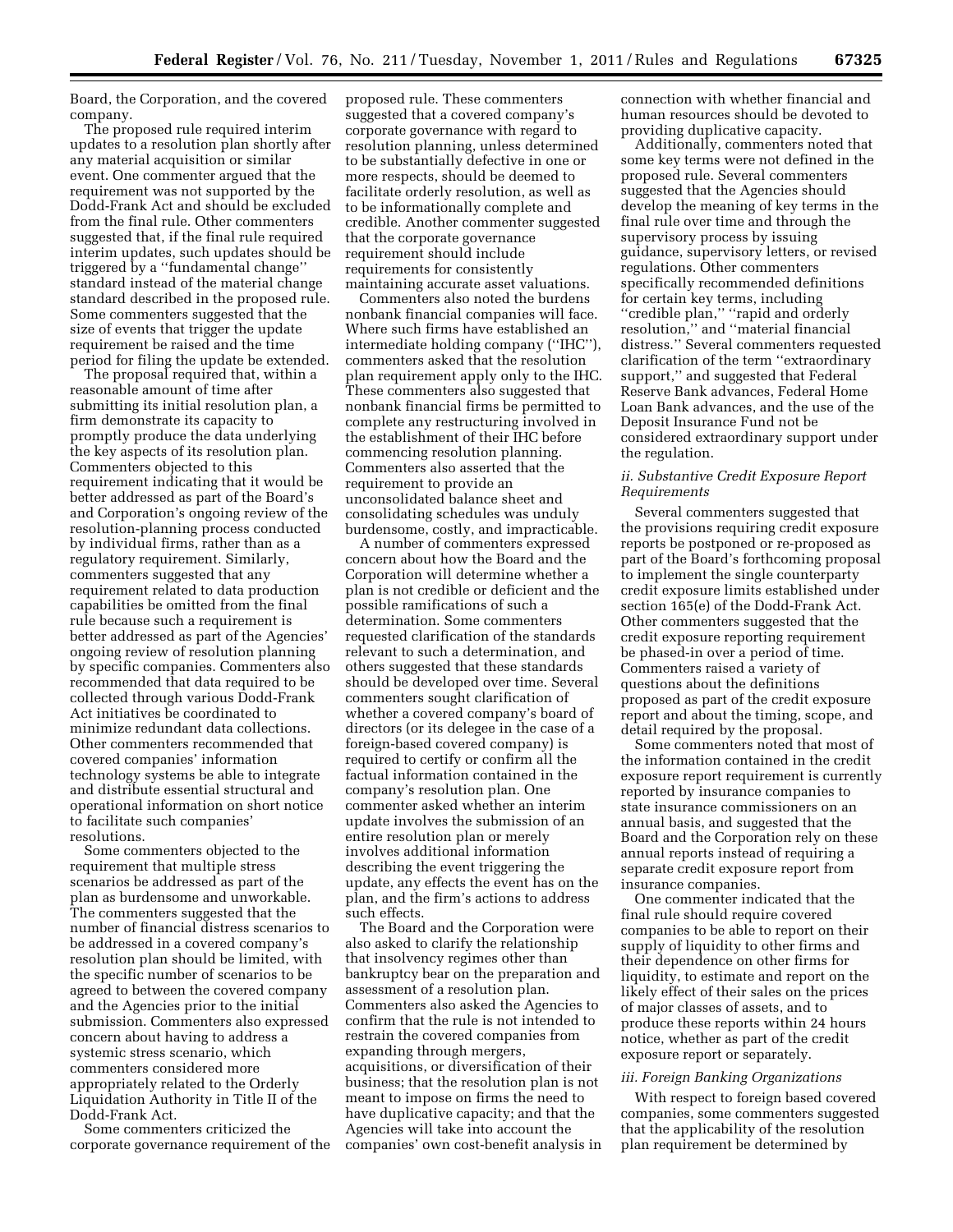reference to U.S. assets of the foreign firm and not with respect to the consolidated worldwide assets of the foreign firm. Alternatively, these commenters suggested that a foreign banking organization (''FBO'') with less than \$50 billion in U.S. total consolidated assets be subject to reduced or streamlined reporting, and that the rule should be tailored to take account of the risk posed by an FBO to U.S. financial stability by focusing on the FBO's U.S. structure and complexity, the size of its U.S. operations, and the extent of its interconnectedness in U.S. financial markets. Commenters requested that the submission deadline be extended for FBOs to allow more time for these organizations to complete a resolution plan.

Commenters suggested that the resolution plan requirement be aligned with other ongoing cross-border initiatives so as to avoid overlapping or inconsistent requirements for internationally active firms. Commenters also advocated for international cooperation in developing information-sharing arrangements, including coordination with or reliance on home-country resolution plans. One comment specifically asked for clarification concerning information sharing with foreign regulators and recommended consultation with a firm's appropriate home-country authority prior to making a credibility determination regarding the resolution plan or imposing sanctions pursuant to the rule. A commenter suggested that, for those firms with an established crisis management group, the resolution plans developed through that process be allowed to satisfy the section 165(d) resolution plan requirement.

Commenters asked the Agencies to clarify that any restrictions or requirements imposed pursuant to the rule would apply only to an FBO's U.S. activities, assets, and operations. In a banking organization with multiple covered companies, commenters sought clarification on whether the organization could submit one resolution plan or whether each covered company within such an organization had to submit a separate individualized resolution plan.

## *iv. Confidentiality*

A frequent comment related to the confidentiality of resolution plans and credit exposure reports. Commenters argued that the information required to be included in resolution plans represented sensitive, confidential business information not otherwise available to the public, and the

disclosure of which would significantly harm the competitiveness of reporting firms. Commenters expressed concern that the proposed rule did not provide a sufficient level of assurance that resolution plans and credit exposure reports submitted would be kept confidential, particularly in light of the disclosure requirements of the Freedom of Information Act (''FOIA'').4 The commenters suggested the proposed rule acknowledge the applicability of certain FOIA exemptions. In particular, commenters expressed the view that information submitted in connection with the resolution plan and credit exposure report requirements should be treated as confidential supervisory information. Moreover, commenters suggested that the Board and the Corporation put in place procedures (either as part of the final rule or in guidance) to minimize the risk of leaks or inadvertent disclosures when information contained in the resolution plan and credit exposure report was shared among the covered company's regulators, including home-country supervisors.

The Board and the Corporation have carefully considered the comments and made appropriate revisions to the final rule as described below.

### **III. Description of Final Rule**

The final rule applies to any bank holding company that has \$50 billion or more in total consolidated assets, as determined based on the average of the company's four most recent Consolidated Financial Statements for Bank Holding Companies as reported on the Board's Form FR Y–9C. It also applies to any foreign bank or company that is, or is treated as, a bank holding company under section 8(a) of the International Banking Act of 1978 5 and that has \$50 billion or more in total consolidated assets, as determined based on the average of the foreign bank's or company's four most recent quarterly Capital and Asset Reports for Foreign Banking Organizations as reported on the Board's Form FR Y–7Q (or, if applicable, its most recent annual Form Y–7Q). A bank holding company that becomes a ''covered company'' remains a ''covered company'' unless and until it has less than \$45 billion in total consolidated assets, as determined based on the most recent annual or, as applicable, the average of the four most recent quarterly reports made to the Board. A covered company that has reduced its total consolidated assets to below \$45 billion, as described above,

would again become a covered company if it has total consolidated assets of \$50 billion or more at a later date, as determined based on the relevant reports. A firm may fall in or out of the definition of a ''covered company'' because of fluctuations in its asset size. This situation necessarily disrupts the continuity of resolution planning and increases regulatory uncertainty and burden for many covered companies. The \$45 billion threshold was added to facilitate continuity in resolution planning for covered companies and thereby reduce regulatory uncertainty and its associated cost. In a multi-tiered bank holding company structure, covered company means the top-tier legal entity of the multi-tiered holding company only.

In determining applicability of the final rule to foreign banks, the final rule considers a firm's world-wide consolidated assets, rather than only its U.S. assets. However, as described in more detail below, covered companies (including foreign banks) with relatively small nonbanking operations in the U.S. are permitted to file tailored reports with reduced information requirements. Given the foregoing, the resolution plan of a foreign-based company that has limited assets or operations in the United States would be significantly limited in its scope and complexity. Moreover, the nature and extent of the home country's related crisis management and resolution planning requirements for the foreign-based company also will be considered as part of the Agencies' resolution plan review process.6

In addition, the final rule applies to any nonbank financial company that the Council has determined under section 113 of the Dodd-Frank Act 7 must be supervised by the Board and for which such determination is in effect.

Under the proposal, a firm would also have been required to submit a quarterly report on its credit exposure to other ''significant'' bank holding companies and financial firms, as well as their credit exposure to the firm. As noted above, commenters expressed significant concerns about the clarity of key definitions and the scope of the bidirectional and intraday reporting

<sup>4</sup> 5 U.S.C. 552(b).

<sup>5</sup> 12 U.S.C. 3106(a).

<sup>6</sup>The Dodd-Frank Act requires that, in applying the requirements of section 165(d) to any foreign nonbank financial company supervised by the Board or any foreign-based company, the Board give due regard to the principle of national treatment and equality of competitive opportunity, and take into account the extent to which the foreign-based financial company is subject on a consolidated basis to home country standards that are comparable to those applied to financial companies in the United States. 12 U.S.C. 5365(b)(2). 7 12 U.S.C. 5323.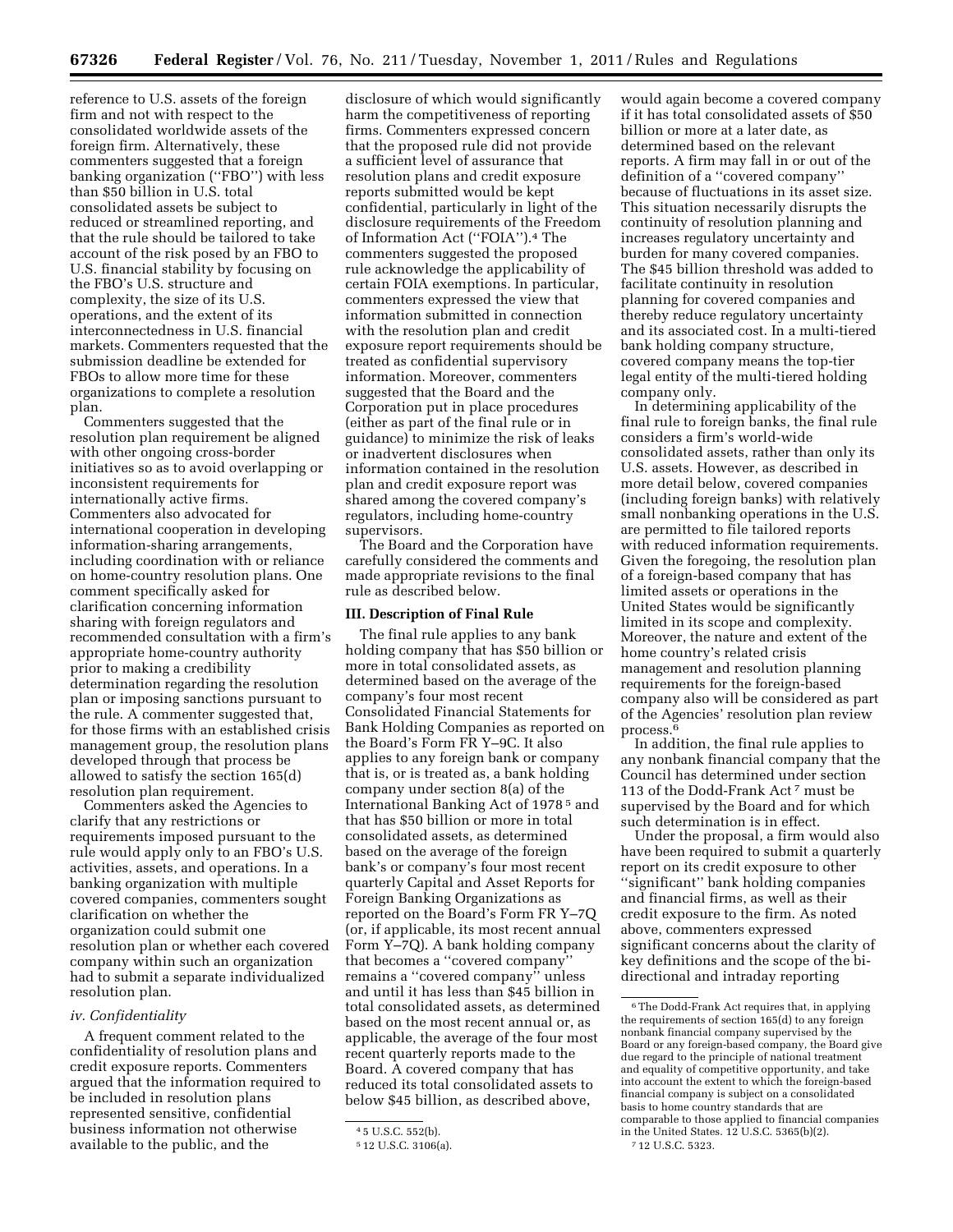requirement of the proposal and suggested that the credit exposure report requirement be considered in conjunction with the proposal to implement the Dodd-Frank Act's single counterparty credit exposure limit.

The Board and the Corporation believe that robust reporting of a covered company's credit exposures to other significant bank holding companies and financial companies is critical to ongoing risk management by covered companies, as well as to the Board's ongoing supervision of covered companies and the Corporation's responsibility to resolve covered companies, as appropriate. However, the Agencies also recognize that these reports would be most useful and complete if developed in conjunction with the Dodd-Frank Act's single counterparty credit exposure limits. Accordingly, the Board and Corporation are not at this time finalizing the credit exposure reporting requirement and will coordinate development of these reports with the single counterparty credit exposure limits.

### *Section-by-Section Analysis*

*Definitions.* Section \_\_\_\_.2 of the final<br>rule defines certain terms, including ''rapid and orderly resolution,'' ''material financial distress,'' ''core business lines," "critical operations," and ''material entities,'' which are key definitions in the final rule.

''Rapid and orderly resolution'' means a reorganization or liquidation of the covered company (or, in the case of a covered company that is incorporated or organized in a jurisdiction other than the United States, the subsidiaries and operations of such foreign company that are domiciled in the United States) under the Bankruptcy Code that can be accomplished within a reasonable period of time and in a manner that substantially mitigates the risk that the failure of the covered company would have serious adverse effects on financial stability in the United States.<sup>8</sup> Under the final rule, each resolution plan submitted should provide for the rapid and orderly resolution of the covered company. The final rule does not specifically define or limit this time period in recognition that a reasonable period for resolution will depend on the size, complexity, and structure of the firm.

''Material financial distress'' with regard to a covered company means that: (i) The covered company has incurred, or is likely to incur, losses that

will deplete all or substantially all of its capital, and there is no reasonable prospect for the company to avoid such depletion; (ii) the assets of the covered company are, or are likely to be, less than its obligations to creditors and others; or (iii) the covered company is, or is likely to be, unable to pay its obligations (other than those subject to a bona fide dispute) in the normal course of business. Under the final rule, each resolution plan should provide for the rapid and orderly resolution of the covered company in the event of material financial distress or failure of the covered company.

''Core business lines'' means those business lines, including associated operations, services, functions and support that, in the firm's view, upon failure would result in a material loss of revenue, profit, or franchise value. The resolution plan should address how the resolution of the covered company will affect the core business lines.

'Critical operations'' are those operations, including associated services, functions and support the failure or discontinuance of which, in the view of the covered company or as jointly directed by the Board and the Corporation, would pose a threat to the financial stability of the United States. This definition is revised from the proposal to provide greater clarity as to which of a firm's operations would be deemed a ''critical operation.'' Initially defined as operations that, upon failure or discontinuance, ''would likely result in a disruption to the U.S. economy or financial markets,'' the Board and the Corporation revised this definition to more closely reflect the purpose of section 165 of the Dodd-Frank Act, *i.e.,*  ''to prevent or mitigate risks to the financial stability of the United States.'' 9 The revised definition clarifies that the threshold of significance for a disruption to U.S. financial stability resulting from the failure or discontinuance of a critical operation must be severe enough to pose a threat to the financial stability of the United States. For example, a critical operation of a covered company would include an operation, such as a clearing, payment, or settlement system, which plays a role in the financial markets for which other firms lack the expertise or capacity to provide a ready substitute. The resolution plan should address and provide for the continuation and funding of critical operations.

''Material entity'' means a subsidiary or foreign office of the covered company that is significant to the activities of a critical operation or core business line.

*Informational content of a resolution plan.* Section \_\_\_\_.4 of the final rule sets<br>forth the general informational content requirements of a resolution plan. A covered company that is domiciled in the United States is required to provide information with regard to both its U.S. operations and its foreign operations. A foreign-based covered company is required to provide information regarding its U.S. operations, an explanation of how resolution planning for its U.S. operations is integrated into the foreign-based covered company's overall contingency planning process, and information regarding the interconnections and interdependencies among its U.S. operations and its foreign-based operations.

Under the final rule, a resolution plan is required to contain an executive summary, a strategic analysis of the plan's components, a description of the covered company's corporate governance structure for resolution planning, information regarding the covered company's overall organizational structure, information regarding the covered company's management information systems, a description of interconnections and interdependencies among the covered company and its material entities, and supervisory and regulatory information.

The executive summary must summarize the key elements of the covered company's strategic plan, material changes from the most recently filed plan, and any actions taken by the covered company to improve the effectiveness of the resolution plan or remediate, or otherwise mitigate, any material weaknesses or impediments to the effective and timely execution of the plan.

Under the final rule, each resolution plan submitted must also describe the firm's strategy for the rapid and orderly resolution of the covered company in the event of material financial distress or failure of the covered company. This strategic analysis should detail how, in practice, the covered company could be resolved under the Bankruptcy Code. The strategic analysis should also include the analytical support for the plan and its key assumptions, including any assumptions made concerning the economic or financial conditions that would be present at the time the covered company sought to implement such plan.

The Board and Corporation recognize the burden associated with developing an initial resolution plan as well as establishing the processes, procedures, and systems necessary to annually, or as otherwise appropriate, update a resolution plan. While an organization's

<sup>&</sup>lt;sup>8</sup> If a covered company is subject to an insolvency regime other than the Bankruptcy Code, the analysis should be in reference to that regime. 9 See 12 U.S.C. 5365(a)(1).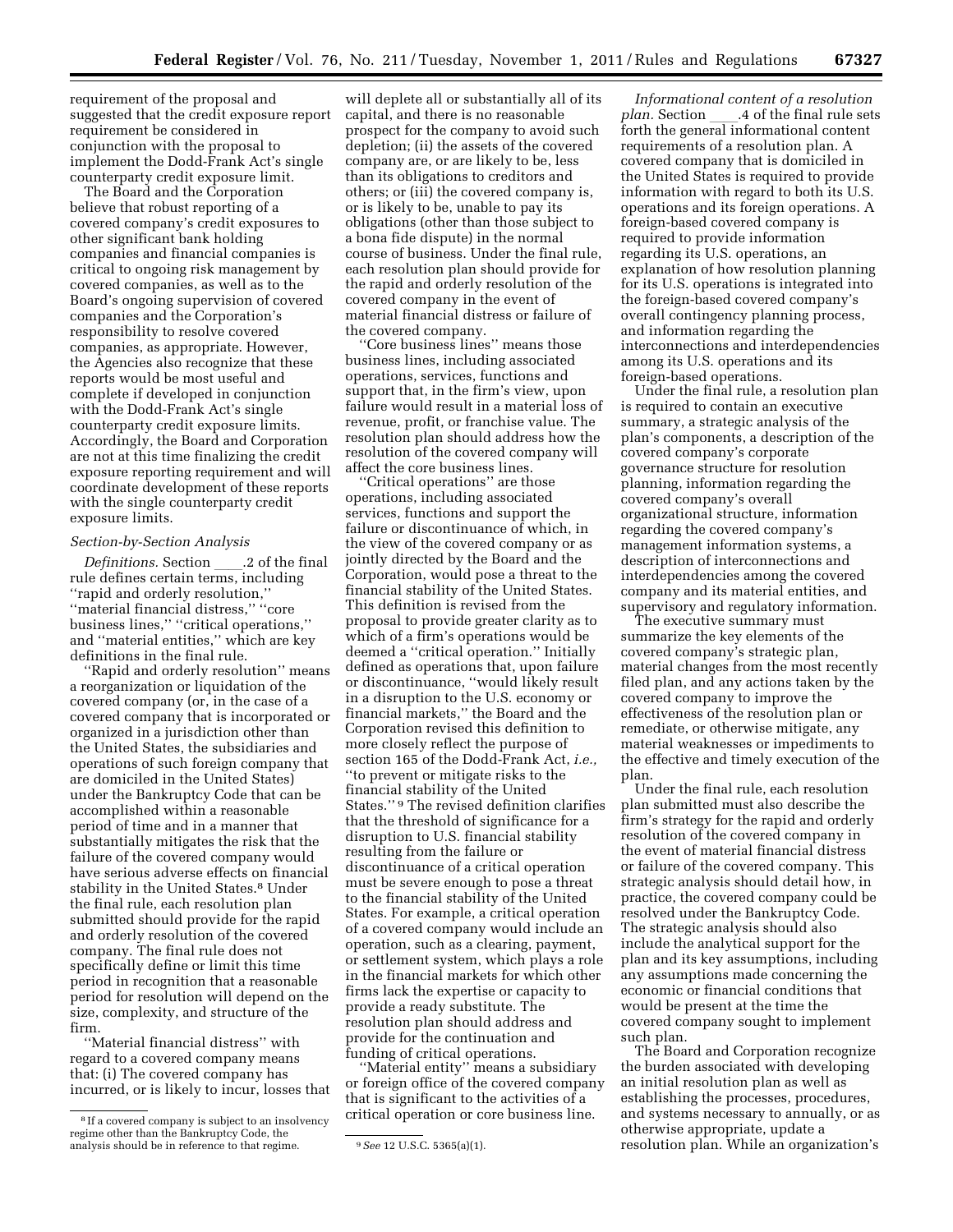initial resolution plan must include all informational elements required under this final rule, the Board and Corporation (as noted above) expect the process of submission and review of the initial resolution plan iterations to include an ongoing dialogue with firms. In developing their initial resolution plans, covered companies should therefore focus on the key elements of a resolution plan, including identifying critical and core operations, developing a robust strategic analysis, and identifying and describing the interconnections and interdependencies among material entities. To the extent practicable, covered companies should—with respect to the initial resolution plan—try to leverage off of and incorporate information already reported to the Board or Corporation or already publicly-disclosed, *e.g.,* in securities or other similar filings.

The final rule specifies the minimum content of a resolution plan. The Board and the Corporation recognize that plans will vary by company and, in their evaluation of plans, will take into account variances among companies in their core business lines, critical operations, foreign operations, capital structure, risk, complexity, financial activities (including the financial activities of their subsidiaries), size, and other relevant factors. The resolution plans of more complex covered companies will be more complex and require information that may not be relevant for smaller, less complex covered companies. For example, a less complex covered company that does not engage in a material number or value amount of trades will not be required to address that component of the resolution plan, while a more complex covered company may require an extensive discussion of systems in which it conducts trading operations and how those systems map to material entities, critical operations and core business lines. To the extent an informational element is not applicable or the covered company does not engage in the activity relevant to such informational element to a material extent, then a covered company should indicate such in its resolution plan and is not required to provide other information with regard to that informational element.

Several commenters requested clarification of a provision in the proposal that required that the firm's resolution plan not rely on the provision of extraordinary support of the United States or any other government to the covered company or its subsidiaries to prevent the failure of the covered company. The provision is intended to

prohibit the covered company from assuming in its resolution plan that the United States or any other government will provide the covered company funding or capital other than in the ordinary course of business.

A resolution plan must be sensitive to the economic conditions at the time the plan is triggered. To assist in establishing the assumptions for the economic conditions triggering a resolution plan, the Agencies propose referencing conditions developed pursuant to Section 165(i)(1) of the Dodd-Frank Act.10 Under that section, the Board, in coordination with the appropriate primary financial regulatory agencies and the Federal Insurance Office, will conduct annual stress tests of covered companies. As part of that exercise, the Board expects to provide covered companies with different sets of economic conditions under which the evaluation will be conducted: Baseline, adverse, and severely adverse economic conditions. For its initial resolution plan, a covered company may assume that failure would occur under the baseline economic scenario, or, if a baseline scenario is not then available, a reasonable substitute developed by the covered company. Subsequent iterations of a covered company's resolution plan should assume that the failure of the covered company will occur under the same economic conditions consistent with the Board's final rule implementing Section 165(i)(1).

The strategic analysis should include detailed information as to how, in the event of material financial distress or failure of the covered company, a reorganization or liquidation of the covered company (or, in the case of a covered company that is incorporated or organized in a jurisdiction other than the United States, the subsidiaries and operations of such foreign company that are domiciled in the United States) under the Bankruptcy Code could be accomplished within a reasonable period of time and in a manner that substantially mitigates the risk that the failure of the covered company would have serious adverse effects on financial stability in the United States. The strategic analysis of the covered company's resolution plan must also identify the range of options and specific actions to be taken by the covered company to facilitate a rapid and orderly resolution of the covered company, its material entities, critical operations, and core business lines in the event of its material financial distress or failure.

Funding, liquidity, support functions, and other resources, including capital resources, should be identified and mapped to the covered company's material entities, critical operations, and core business lines. The covered company's strategy for maintaining and funding the material entities, critical operations, and core business lines in an environment of material financial distress and in the implementation and execution of its resolution plan should be provided and mapped to its material entities. The covered company's strategic analysis should demonstrate how such resources would be utilized to facilitate an orderly resolution in an environment of material financial distress. The covered company should also provide its strategy in the event of a failure or discontinuation of a material entity, critical operation, or core business line and the actions that will be taken by the covered company to prevent or mitigate any adverse effects of such failure or discontinuation on the financial stability of the company and the United States.

The final rule designates a subsidiary that conducts core business lines or critical operations of the covered company as a ''material entity.'' When the covered company utilizes a material entity and that material entity is subject to the Bankruptcy Code, then a resolution plan should assume the failure or discontinuation of such material entity and provide both the covered company's and the material entity's strategy, and the actions that will be taken by the covered company to prevent or mitigate any adverse effects of such failure or discontinuation on the financial stability of the United States.

A number of commenters asked how this discussion of strategy was to be applied when a major subsidiary was not subject to the Bankruptcy Code, but rather to another specialized insolvency regime, such as the FDI Act, state liquidation regimes for state-licensed uninsured branches and agencies of foreign banks, the International Banking Act of 1978 for federally licensed branches and agencies, foreign insolvency regimes, state insolvency regimes for insurance companies, or the Securities Investor Protection Act applicable to broker-dealers. Recognizing many of the challenges that may be posed by such a requirement if a material entity is subject to an insolvency regime other than the Bankruptcy Code, the final rule provides that a covered company may limit its strategic analysis with respect to a material entity that is subject to an insolvency regime other than the

<sup>10</sup> 12 U.S.C. 5365(i).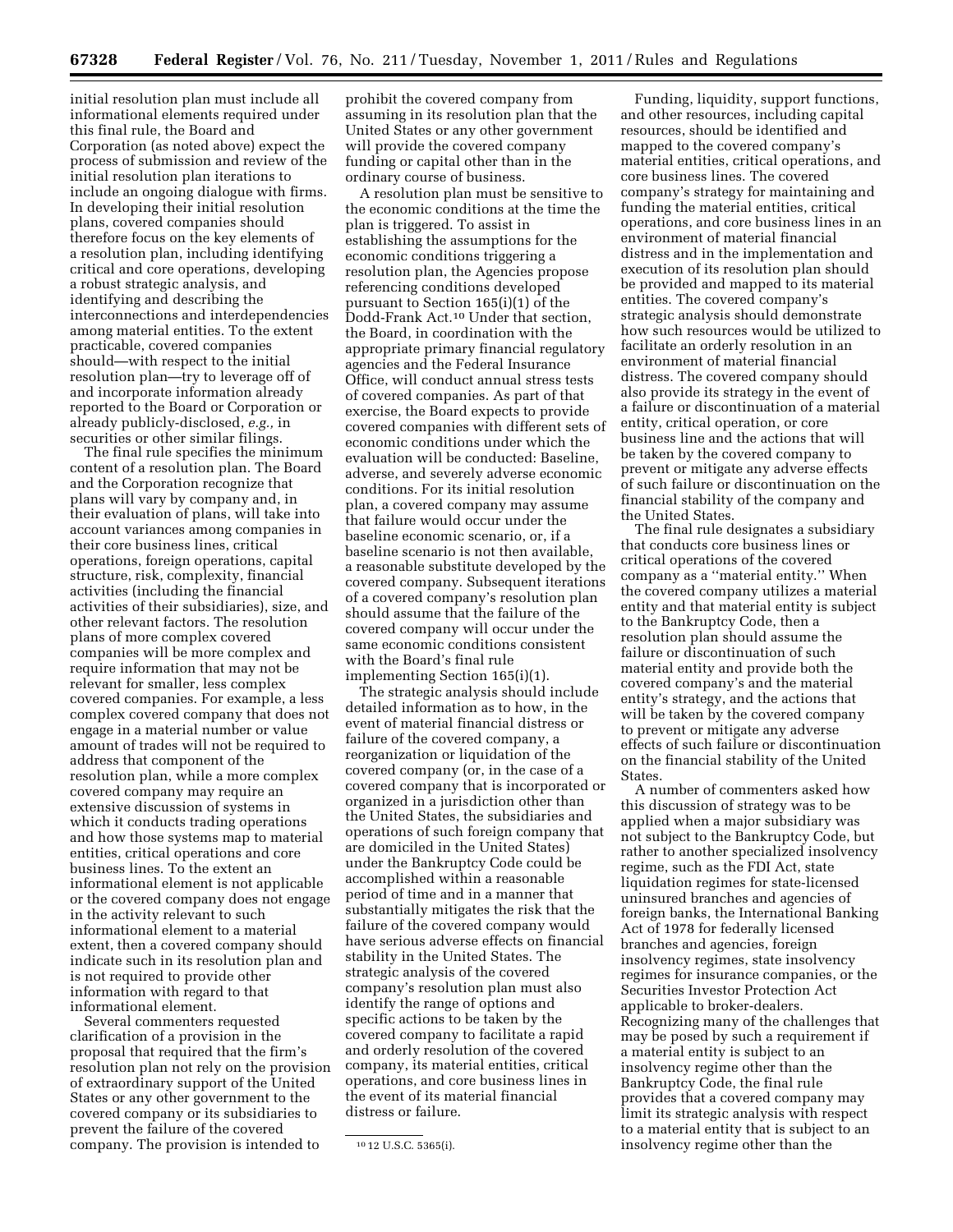Bankruptcy Code to a material entity that either has \$50 billion or more in total assets or conducts a critical operation. Any such analysis should be in reference to that applicable regime. Thus, for example, if a covered company owns a national bank with \$50 billion or more in total consolidated assets, the resolution plan of the covered company should assume the resolution of the bank under the FDI Act and the actions that will be taken by the covered company to prevent or mitigate any adverse effects of such failure or discontinuation on the financial stability of the United States.

Under a separate rulemaking, the Corporation is requiring insured depository institutions with total assets of \$50 billion or more to develop their own strategies to facilitate a resolution under the FDI Act.11 The Corporation's rulemaking is intended to complement the final rule and, together with the final rule, provide for comprehensive and coordinated resolution planning for both the insured depository institution and its parent holding company and affiliates in the event that an orderly liquidation is required.

The resolution plan must also describe the covered company's strategy for ensuring that its insured depository institution subsidiary will be adequately protected from risks arising from the activities of any nonbank subsidiaries of the covered company (other than those that are subsidiaries of an insured depository institution). This requirement is a specific statutory requirement and is applicable only to insured depository institutions and is not applicable to other types of regulated subsidiaries.12

Under the final rule, the description of the covered company's corporate governance structure for resolution planning should include information regarding how resolution planning is integrated into the corporate governance structure and processes of the covered company. It must also identify the senior management official who is primarily responsible for overseeing the development, maintenance, implementation, and filing of the resolution plan and for the covered company's compliance with the final rule. The requirements in the final rule are minimums and the corporate

governance structure is expected to vary based upon the size and complexity of the covered company. For the largest and most complex companies, it may be necessary to establish a central planning function that is headed by a senior management official. Such official could report to the Chief Risk Officer or Chief Executive Officer and periodically report on resolution planning to the covered company's board of directors.

The information regarding the covered company's overall organizational structure and related information should include a hierarchical list of all material entities, with jurisdictional and ownership information. This information should be mapped to core business lines and critical operations. The proposal would have required each covered company to provide its unconsolidated balance sheet and a consolidating schedule for all entities that are subject to consolidation by the covered company. However, in response to commenters' concerns, the Board and Corporation revised the final rule to require only an unconsolidated balance sheet for the covered company, together with a consolidating schedule for all material entities that are subject to consolidation. Amounts attributed to entities that are not material entities may be aggregated on the consolidating schedule.

Under the final rule, the resolution plan should include information regarding material assets, liabilities, derivatives, hedges, capital and funding sources, and major counterparties. Material assets and liabilities should be mapped to material entities along with location information. An analysis of whether the bankruptcy of a major counterparty would likely have an adverse effect on and result in the material financial distress or failure of the covered company should also be included. Trading, payment, clearing, and settlement systems utilized by the covered company should be identified. The covered company would not need to identify trading, payment, clearing, and settlement systems that are immaterial in resolution planning, such as a local check clearing house.

For a U.S.-based covered company with foreign operations, the plan should identify the extent of the risks to the U.S. operations of the firm related to its foreign operations and the covered company's strategy for addressing such risks. These elements of the resolution plan should take into consideration the complications created by differing national laws, regulations, and policies. This analysis should include a mapping of core business lines and critical operations to legal entities operating in

or with assets, liabilities, operations, or service providers in foreign jurisdictions. The continued ability to maintain core business lines and critical operations in these foreign jurisdictions during material financial distress and insolvency proceedings should be evaluated and steps identified to address weaknesses or vulnerabilities.

The final rule requires the covered company to provide information regarding the management information systems supporting its core business lines and critical operations, including information regarding the legal ownership of such systems as well as associated software, licenses, or other associated intellectual property. The analysis and practical steps that are identified by the covered company should address the continued availability of the key management information systems that support core business lines and critical operations both within the United States and in foreign jurisdictions.

The final rule requires the resolution plan to include a description of the capabilities of the covered company's management information systems to collect, maintain, and report, in a timely manner to management of the covered company and to the Board, the information and other data underlying the resolution plan. Moreover, the resolution plan must also identify the deficiencies, gaps, or weaknesses in those capabilities of the covered company's management information systems and describe the actions the covered company plans to undertake, including the associated timelines for implementation, to promptly address such deficiencies, gaps, or weaknesses. The Board will use its examination authority to review the demonstrated capabilities of each covered company to satisfy these requirements, and will share with the Corporation information regarding the capabilities of the covered company to collect, maintain, and report in a timely manner information and data underlying the resolution plan.

The final rule also requires the covered company to provide a description of the interconnections and interdependencies among the covered company and its material entities and affiliates, and among the critical operations and core business lines of the covered company that, if disrupted, would materially affect the funding or operations of the covered company, its material entities, its critical operations, or core business lines. As noted above, the continued availability of key services and supporting business operations to core business lines and critical operations in an environment of

<sup>11</sup>*See* Special Reporting, Analysis and Contingent Resolution Plans at Certain Large Insured Depository Institutions, 75 FR 27,464 (May 17, 2010) (to be codified at 12 CFR part 360). On September 13, 2011, the Corporation approved an interim final rule to implement this requirement. The Corporation's rule is available at: *[http://](http://fdic.gov/news/news/press/2011/pr11150.html)  [fdic.gov/news/news/press/2011/pr11150.html.](http://fdic.gov/news/news/press/2011/pr11150.html)* 

<sup>12</sup> 12 U.S.C. 5365(d)(1)(A).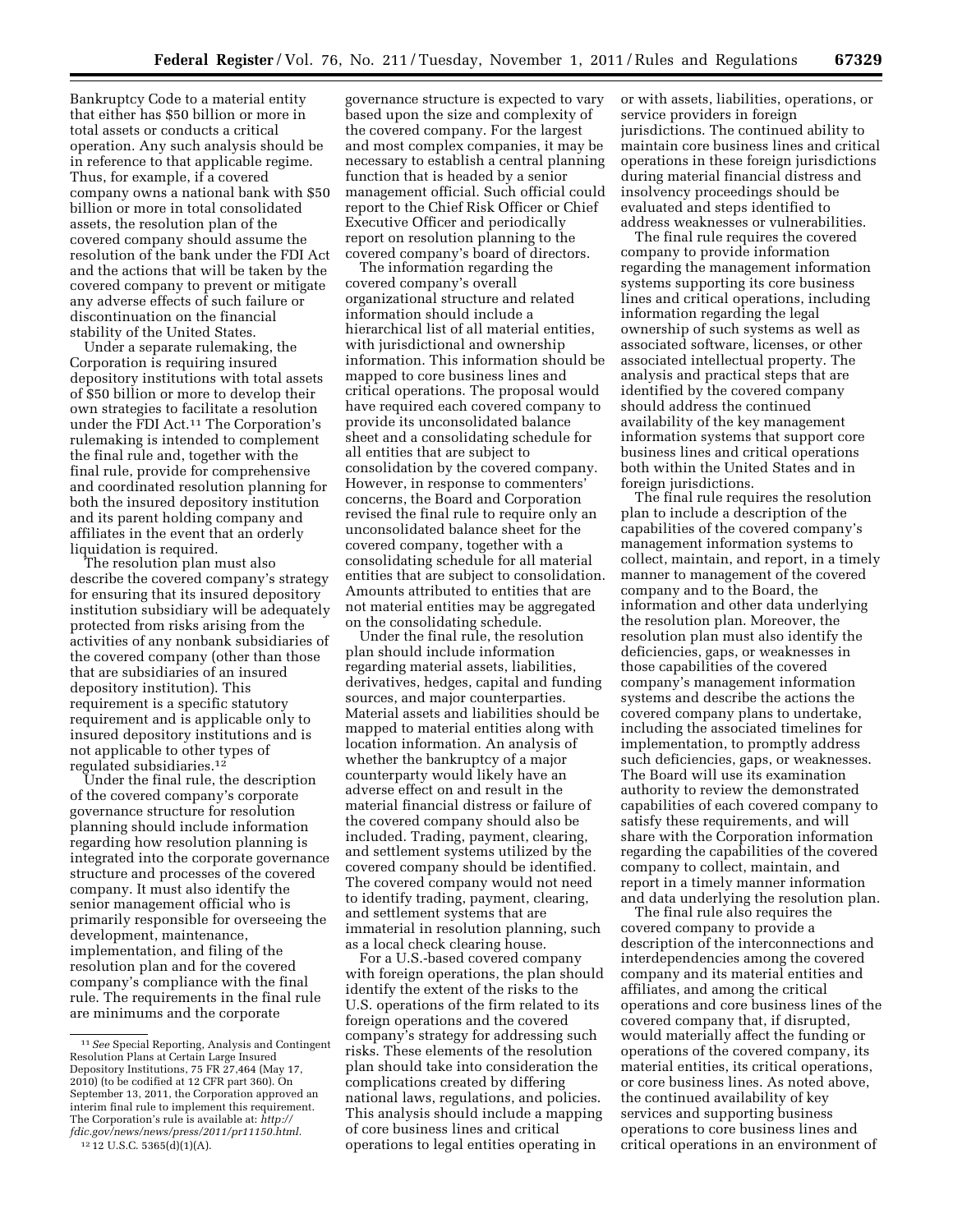material financial distress and after insolvency should be a focus of resolution planning. Steps to ensure that service level agreements for such services, whether provided by internal or external service providers, survive insolvency should be demonstrated in the resolution plan.

The plan should identify the covered company's supervisory authorities and regulators, including information identifying any foreign agency or authority with significant supervisory authority over material foreign-based subsidiaries or operations.

Section 165(d) applies to a number of companies that operate predominately through one or more insured depository institutions. As discussed above, several commenters argued that the rule should make allowances for the significant differences in complexity and structure among the various bank holding companies subject to the rule. Commenters recommended that the Board and Corporation modify the final rule to provide for a tailored resolution plan regime for smaller, less complex bank holding companies and foreign banking organizations.

In response to these comments, the Board and Corporation have tailored the resolution plan requirement applicable to smaller, less complex bank holding companies and foreign banking organizations in order to focus the content and analysis of such an organization's resolution plan on the nonbanking operations of the organization, and the interconnections between the nonbanking operations and the insured depository institution operations of the covered company.

For covered companies with less than \$100 billion in total nonbank assets that predominately operate through one or more insured depository institutions, *i.e.,* the company's insured depository institution subsidiaries comprise at least 85 percent of its total consolidated assets (or, in the case of a foreign-based covered company, the assets of the U.S. depository institution operations, branches, and agencies of which comprise 85 percent or more of the company's U.S. total consolidated assets), the Board and Corporation have tailored the resolution plan requirements to focus on the nonbank operations of the covered company. Specifically, a firm meeting the above criteria, and not otherwise excluded or directed by the Board and Corporation to submit a standard resolution plan, shall in its resolution plan identify and describe interconnections and interdependencies pursuant to § [—].4(g) and provide the contact information required under § [—].4(i)

with respect to the entire organization. Such resolution plan must also include the remaining resolution plan elements, *i.e.,* the strategic analysis, organizational structure, description of management information systems, and the other content specified in § [—].4(c) through  $\S$   $[-]$ .4(f) and  $\S$   $[-]$ .4(h), only with respect to the covered company's nonbanking operations. Importantly, with respect to the information concerning interconnections and interdependencies, the resolution plan must describe in detail, and map to legal entity the interconnections and interdependencies among the nonbanking operations as well as between the nonbanking operations and the insured depository institution operations of the covered company.

Covered companies with more than \$100 billion in nonbank assets are not eligible to submit the type of plan described above, regardless of whether their operations satisfy the 85 percent criterion described above. Under the final rule, the Board and Corporation may determine that a firm that would otherwise meet the prerequisites for submitting a tailored plan must nonetheless submit the full resolution plan.

*Resolution plans required.* Section \_\_\_\_.3 of the proposed rule required each covered company to submit a resolution plan within 180 days of the effective date of the final rule, or within 180 days of such later date as the company becomes a covered company. Several commenters suggested that, given the limited resources of the Board and the Corporation to review resolution plans and the industry's desire for additional time to prepare resolution plans, the timing for submission of plans should be staggered.

Under the final rule, firms will be required to file resolution plans in three groups with a staggered schedule. The first group comprises the largest, most complex covered companies, *i.e.,* any covered company that has \$250 billion or more in total nonbank assets (or, in the case of a foreign-based covered company, \$250 billion or more in total U.S. nonbank assets). Covered companies in this first group must submit their initial resolution plans no later than July 1, 2012.

Firms in the second group of covered companies must submit their initial resolution plans no later than July 1, 2013. This second group consists of covered companies with \$100 billion or more in nonbank assets (or, in the case of a foreign-based covered company, \$100 billion or more in total U.S. nonbank assets).

The third and final group consists of the remaining covered companies, *i.e.,*  covered companies with less than \$100 billion in nonbank assets (or, in the case of a foreign-based covered company, in total U.S. nonbank assets). Covered companies in this third group are required to file their initial resolution plans on or before December 31, 2013. The above phase-in schedule generally applies to any company that is a covered company as of the effective date.

A company that becomes a covered company after the effective date of this final rule, *e.g.,* a company the Council has designated for supervision by the Board or a bank holding company that grows, organically or by merger or acquisition, over the \$50 billion threshold, must submit its resolution plan by the next July 1 following the date the company becomes a covered company, provided such date is at least 270 days after the date the company becomes a covered company. The final rule permits the Board and Corporation to jointly determine that a covered company must submit its initial resolution plan earlier or later than provided for in the final rule.

The Agencies have also revised the requirements for updating the resolution plan. After the initial resolution plan is submitted, each covered company is required to submit an updated resolution plan annually on or before the anniversary date of the date for submission of its initial plan.

This annual filing provides a regular opportunity for firms to update their resolution plans to reflect structural changes, acquisitions, and sales. Moreover, the Agencies expect that firms will integrate resolution planning into their business operations. Accordingly, the final rule no longer requires that a resolution plan be updated automatically upon the occurrence of a restructuring, acquisition, or sale. Instead, the final rule requires that a firm update its next annual resolution plan after the occurrence of a material event, such as a restructuring, acquisition, or sale. The final rule also requires the firm to file a simple notice with the Board and the Corporation that such an event has occurred. That notice must be provided within a time period specified by the Board and the Corporation, but no later than 45 days after any event, occurrence, change in conditions or circumstances or other change that results in, or could reasonably be foreseen to have, a material effect on the resolution plan of the covered company. The final rule requires such notice to summarize why the event, occurrence,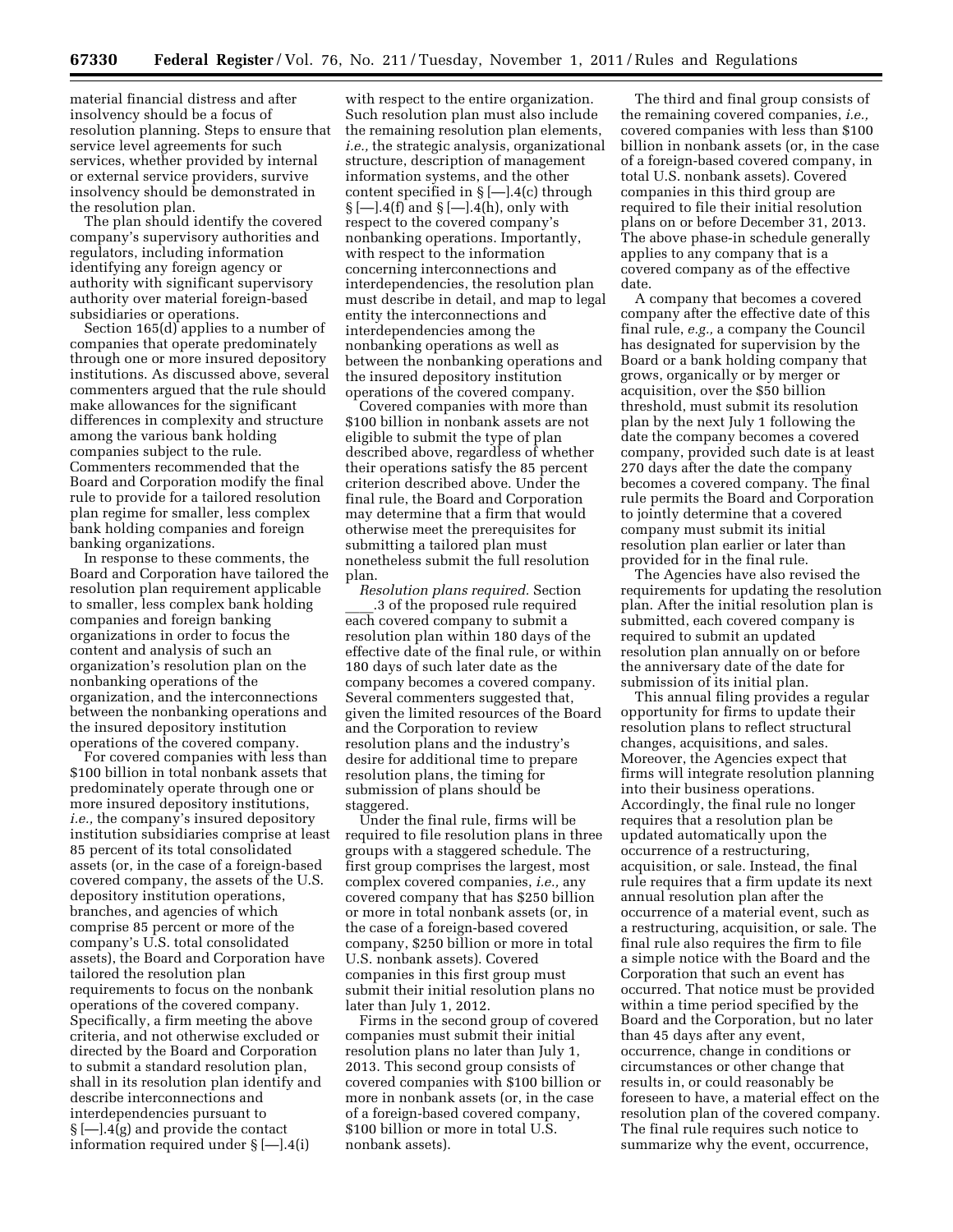or change may require changes to the resolution plan.

The Board and the Corporation jointly may waive a requirement that a covered company file a notice following a material event. The Board and the Corporation jointly may also require an update for any other reason, more frequent submissions or updates, and may extend the time period that a covered company has to submit its resolution plan or notice following a material event.

Like the proposal, the final rule requires that a covered company provide the Board and the Corporation information and access to its personnel necessary for the Board and Corporation to assess the resolution plan during the period for reviewing the resolution plan as provided for under the final rule. The Board and the Corporation must rely to the fullest extent possible on examinations conducted by or on behalf of the appropriate Federal banking agency for the relevant company.

The involvement of a firm's board of directors is critical to adequate resolution planning. Under both the proposed and final rules, the board of directors of the covered company is required to approve the initial resolution plans and each annual resolution plan. In the case of a foreignbased covered company, a delegee of the board of the directors of such organization may approve the initial resolution plan and any updates to a resolution plan. For a U.S. domiciled company, the board of directors must approve the resolution plan in accordance with the procedures applicable to other documents of strategic importance. The rule does not require the board of directors to make an attestation regarding the resolution plan.

*Review of resolution plans; resubmission of deficient resolutions plans.* Several commenters requested changes in the process and procedures for reviewing resolution plans set forth in the proposed rule. The Board and the Corporation will work closely with covered companies and, as applicable, other authorities, in the development of a firm's resolution plan and are dedicating staff for that purpose. The Board and the Corporation expect the review process to evolve as covered companies gain more experience in preparing their resolution plans. The Board and the Corporation recognize that resolution plans will vary by company and, in their evaluation of plans, will take into account variances among companies in their core business lines, critical operations, domestic and foreign operations, capital structure, risk, complexity, financial activities

(including the financial activities of their subsidiaries), size, and other relevant factors. Because each resolution plan is expected to be unique, the Board and the Corporation encourage covered companies to ask questions and, if so desired, to arrange a meeting with the Board and the Corporation. There is no expectation by the Board and the Corporation that the initial resolution plan iterations submitted after this rule takes effect will be found to be deficient, but rather the initial resolution plans will provide the foundation for developing more robust annual resolution plans over the next few years

following that initial period.<br>Section 5 of the final rule sets Section ll .5 of the final rule sets forth procedures regarding the review of resolution plans. When a covered company submits a resolution plan, the Board and Corporation will preliminarily review a resolution plan for informational completeness within 60 days. If the Board and the Corporation determine that a resolution plan is informationally incomplete or that substantial additional information is necessary to facilitate further review, the Board and the Corporation will inform the covered company in writing of the area(s) in which the resolution plan is informationally incomplete or with respect to which additional information is required. The covered company will be required to resubmit an informationally complete resolution plan, or such additional information as jointly requested to facilitate review of the resolution plan, no later than 30 days after receiving such notice or such other time period as the Board and Corporation may jointly determine.

The Board and Corporation will review each resolution plan for its compliance with the requirements of the final rule. If, following such review, the Board and the Corporation jointly determine that the resolution plan of a covered company submitted under this part is not credible or would not facilitate an orderly resolution of the covered company under the Bankruptcy Code, the Board and Corporation will jointly notify the covered company in writing of such determination. Such notice will identify the aspects of the resolution plan that the Board and Corporation jointly determined to be deficient and request the resubmission of a resolution plan that remedies the deficiencies of the resolution plan.

Within 90 days of receiving such notice of deficiencies, or such shorter or longer period as the Board and Corporation may jointly determine, a covered company will be required to submit a revised resolution plan to the Board and Corporation that addresses

the deficiencies jointly identified by the Board and Corporation. The revised resolution plan will be required to discuss in detail: (i) The revisions made by the covered company to address the deficiencies jointly identified by the Board and the Corporation; (ii) any changes to the covered company's business operations and corporate structure that the covered company proposes to undertake to facilitate implementation of the revised resolution plan (including a timeline for the execution of such planned changes); and (iii) why the covered company believes that the revised resolution plan is credible and would result in an orderly resolution of the covered company under the Bankruptcy Code.

Upon their own initiative or a written request by a covered company, the Board and Corporation may jointly extend any time for review and submission established hereunder. Any extension request should be supported by a written statement of the company describing the basis and justification for the request.

*Failure to cure deficiencies on resubmission of a resolution plan.*  Section \_\_\_\_\_.6 of the final rule provides<br>that, if the covered company fails to submit a revised resolution plan or the Board and the Corporation jointly determine that a revised resolution plan submitted does not adequately remedy the deficiencies identified by the Board and the Corporation, then the Board and Corporation may jointly subject a covered company or any subsidiary of a covered company to more stringent capital, leverage, or liquidity requirements or restrictions on growth, activities, or operations. Any such requirements or restrictions would apply to the covered company or subsidiary, respectively, until the Board and the Corporation jointly determine the covered company has submitted a revised resolution plan that adequately remedies the deficiencies identified. In addition, if the covered company fails, within the two-year period beginning on the date on which the determination to impose such requirements or restrictions was made, to submit a revised resolution plan that adequately remedies the deficiencies jointly identified by the Board and the Corporation, then the Board and Corporation, in consultation with the Council, may jointly, by order, direct the covered company to divest such assets or operations as the Board and Corporation jointly determine necessary to facilitate an orderly resolution of the covered company under the Bankruptcy Code in the event the company were to fail.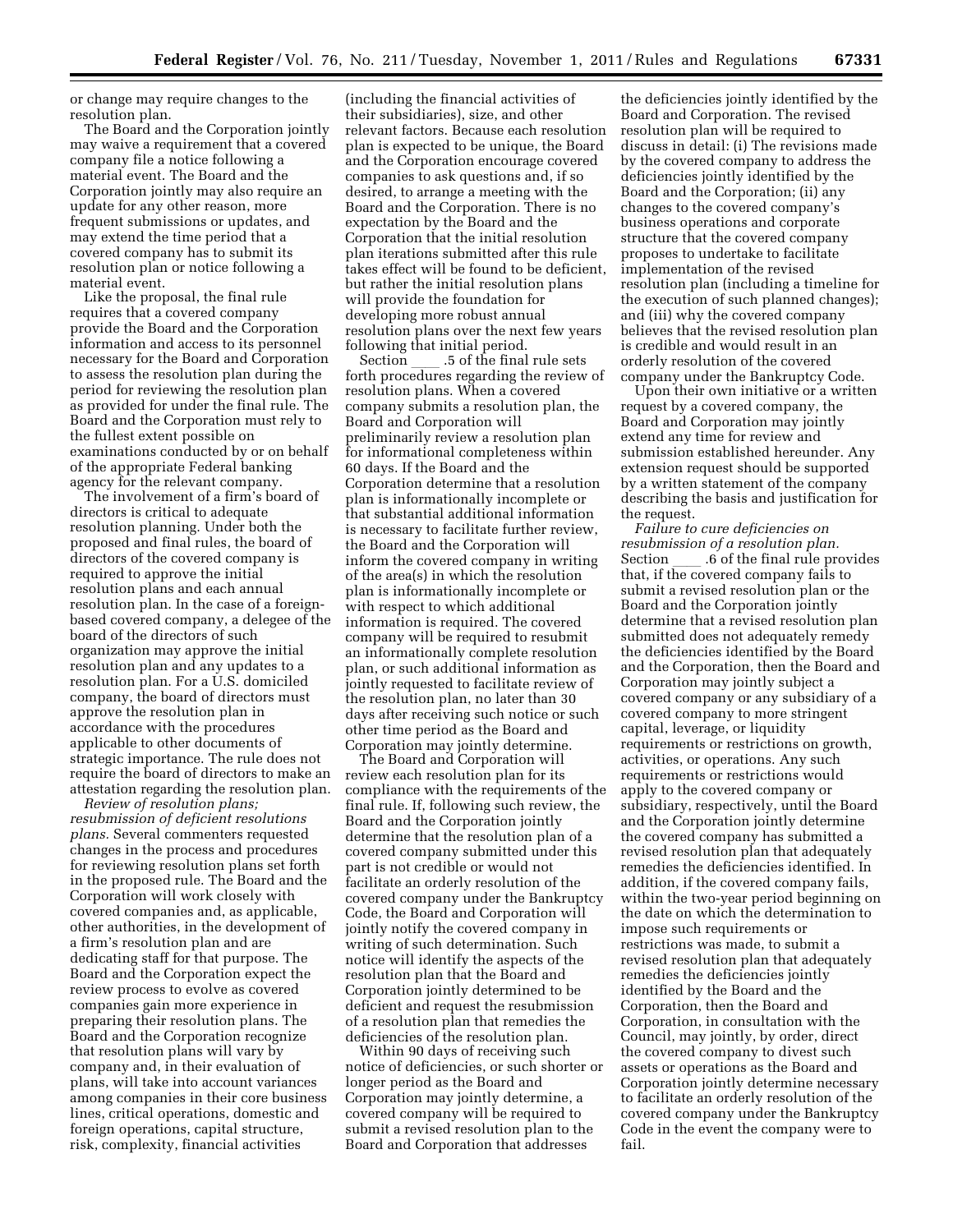*Consultation.* Section \_\_\_\_\_.7 of the final rule provides that, prior to issuing any notice of deficiencies, determining to impose requirements or restrictions on a covered company, or issuing a divestiture order with respect to a covered company that is likely to have a significant effect on a functionally regulated subsidiary or a depository institution subsidiary of the covered company, the Board shall consult with each Council member that primarily supervises any such subsidiary and may consult with any other federal, state, or foreign supervisor as the Board considers appropriate.

*No limiting effect or private right of action; confidentiality of resolution plans.* Section \_\_\_\_ .8 of the final rule<br>provides that a resolution plan submitted shall not have any binding effect on: (i) A court or trustee in a proceeding commenced under the Bankruptcy Code; (ii) a receiver appointed under Title II of the Dodd-Frank Act (12 U.S.C. 5381 *et seq.*); (iii) a bridge financial company chartered pursuant to 12 U.S.C. 5390(h); or (iv) any other authority that is authorized or required to resolve a covered company (including any subsidiary or affiliate thereof) under any other provision of federal, state, or foreign law.

The final rule further provides that nothing in the rule would create or is intended to create a private right of action based on a resolution plan prepared or submitted under this part or based on any action taken by the Board or the Corporation with respect to any resolution plan submitted under this part.

Most commenters requested that the resolution plans be treated as exempt from disclosure under FOIA. The Board and the Corporation are aware of and sensitive to the significant concerns regarding confidentiality of resolution plans. The regulation contemplates and requires the submission of highly detailed, internal proprietary information of covered companies. This is the type of information that covered companies would not customarily make available to the public and that an agency typically would have access to and could review as part of the supervisory process in assessing, for example, the safety and soundness of a regulated institution. Moreover, release of this information would impede the quality and extent of information provided by covered companies and could significantly impact the efforts of the Board and the Corporation to encourage effective and orderly unwinding of the covered companies in a crisis.

Under section 112(d)(5)(A) of the Dodd-Frank Act, the Board and the Corporation ''shall maintain the confidentiality of any data, information, and reports submitted under'' Title I (which includes section 165(d), the authority this regulation is promulgated under) of the Dodd-Frank Act. The Board and the Corporation will assess the confidentiality of resolution plans and related material in accordance with applicable exemptions under FOIA and the Board's and the Corporation's implementing regulations (12 CFR part 261 (Board); 12 CFR part 309 (Corporation)). The Board and the Corporation certainly expect that large portions of the submissions will contain or consist of ''trade secrets and commercial or financial information obtained from a person and privileged or confidential'' and information that is ''contained in or related to examination, operating, or condition reports prepared by, on behalf of, or for the use of an agency responsible for the regulation or supervision of financial institutions.'' This information is subject to withholding under exemptions 4 and 8 of the FOIA, 5 U.S.C. 552(b)(4) and 552(b)(8).

The Board and the Corporation also recognize, however, that the regulation calls for the submission of details regarding covered companies that are publicly available or otherwise are not sensitive and should be made public.

In order to address this, the regulation requires resolution plans to be divided into two portions: a public section and a confidential section. The public section of the resolution plan should consist of an executive summary of the resolution plan that describes the business of the covered company and includes, to the extent material to an understanding of the covered company: (i) The names of material entities; (ii) a description of core business lines; (iii) consolidated or segment financial information regarding assets, liabilities, capital and major funding sources; (iv) a description of derivative activities and hedging activities; (v) a list of memberships in material payment, clearing, and settlement systems; (vi) a description of foreign operations; (vii) the identities of material supervisory authorities; (viii) the identities of the principal officers; (ix) a description of the corporate governance structure and processes related to resolution planning; (x) a description of material management information systems; and (xi) a description, at a high level, of the covered company's resolution strategy, covering such items as the range of potential purchasers of the covered company, its material entities and core

business lines. While the information in the public section of a resolution plan should be sufficiently detailed to allow the public to understand the business of the covered company, such information can be high level in nature and based on publicly available information.

The public section will be made available to the public in accordance with the Board's Rules Regarding Availability of Information (12 CFR part 261) and the Corporation's Disclosure of Information Rules (12 CFR part 309).

A covered company should submit a properly substantiated request for confidential treatment of any details in the confidential section that it believes are subject to withholding under exemption 4 of the FOIA. In addition, the Board and the Corporation will make formal exemption and segregability determinations if and when a plan is requested under the FOIA.

*Enforcement.* Section \_\_\_\_ .9 of the final rule provides that the Board and Corporation may jointly enforce an order jointly issued under section

ll .6(a) or ll .6(c) of the final rule. Furthermore, the Board, in consultation with the Corporation, may address any violation of the rule by a covered company under section 8 of the Federal Deposit Insurance Act (12 U.S.C. 1818).

#### **V. Administrative Law Matters**

### *A. Paperwork Reduction Act Analysis*

In accordance with the requirements of the Paperwork Reduction Act of 1995 (44 U.S.C. 3501 *et seq.*), the Board may not conduct or sponsor, and the respondent is not required to respond to, an information collection unless it displays a currently valid Office of Management and Budget (''OMB'') control number. The Board reviewed the final rule under the authority delegated to the Board by OMB. The OMB control number for these information collections will be assigned.

Two commenters expressed concern about the Paperwork Reduction Act analysis published as part of the proposed rule, and noted that the Board and Corporation omitted nonbank financial companies designated by the Council for enhanced supervision by the Board from that analysis. While the final rule applies to any nonbank financial company supervised by the Board, no such covered company exists because the Council has, to date, not designated any such company for enhanced supervision by the Board. However, the Board expects that the amount of burden the final rule would impose on a nonbank financial company designated by the Council to be similar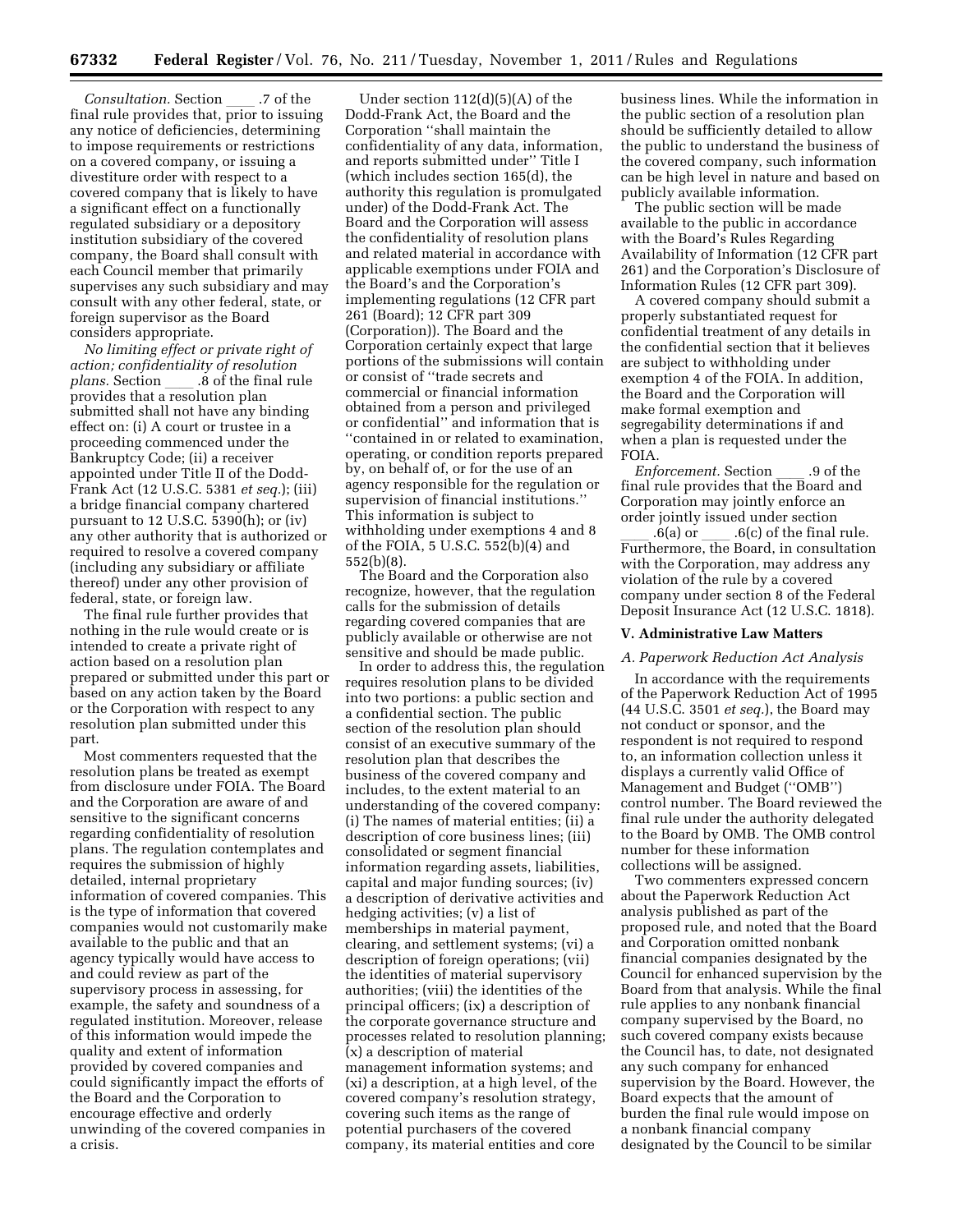to the amount of burden estimated for other covered companies.

One commenter stated that the costbenefit analysis of the proposed rule significantly underestimated the time, effort, and expense associated with compliance. The Board notes that several of the changes described in the Supplementary Information reduce the burden associated with the final rule, particularly for smaller, less complex covered companies. Specifically, the final rule streamlines the resolution plan requirement applicable to covered companies that operate predominately through one or more insured depository institutions (or, in the case of foreign banking organizations subject to the rule, U.S. insured depository institutions, branches, and agencies). The information required under a tailored plan is generally limited to information regarding the nonbanking operations of the company and the interconnections between the bank and nonbank operations of the company, rather than its entire operations.

*Title of Information Collection:*  Resolution Plans Required.

*Frequency of Response:* Varied annually, semiannually, and eventgenerated.

*Affected Public:* The final rule applies to bank holding companies and foreign banking organizations with total consolidated assets of \$50 billion or more, and nonbank financial companies designated by the Council for enhanced supervision by the Board.

*Abstract:* The information collection requirements of the final rule are found in sections  $[-].3, [-].4, and [-].5$  of the final rule. Specifically, as explained in the Supplemental Information, section [—].3 sets forth a staggered schedule for submission of initial resolution plans by covered companies, and requires covered companies to annually submit an updated resolution plan on the anniversary of the initial submission date. Section [—].3 of the final rule establishes a requirement that a covered company provide notice to the Board and Corporation of material events that have the potential to impact its resolution plan.

Section [—].4 of the final rule describes the required informational content of both a full resolution plan and the tailored resolution plan available to smaller, less complex covered companies. In providing organizational structure information required in section [—].4, a covered company may rely on the information it previously reported to the Board (FR Y–6, Annual Report of Bank Holding Companies; FR Y–7, Annual Report of Foreign Banking Organizations; and FR

Y–10, Report of Changes in Organizational Structure; OMB No. 7100–0297).

Under section [—].5 of the final rule, a covered company is required to resubmit an informationally complete resolution plan or additional information as jointly requested by the Board and Corporation to facilitative review of the covered company's resolution plan within 30 days of receiving notice that its resolution plan is deemed incomplete. Section [—].5 of the final rule also requires that, if the Board and Corporation jointly determine that a resolution plan of a covered company is not credible, a covered company must resubmit a revised plan within 90 days of receiving notice that its resolution plan is deemed deficient. A covered company may also submit a written request for an extension of time to resubmit additional information or a revised resolution plan. As noted in the Supplemental Information, the Board and the Corporation will, in a manner consistent with the Dodd-Frank Act, assess the confidentiality of resolution plans and related material in accordance with applicable exemptions under FOIA and the Board's and the Corporation's implementing regulations (12 CFR part 261 (Board); 12 CFR part 309 (Corporation)).

These requirements would implement the resolution plan requirement set forth in section 165(d)(1) of the Dodd-Frank Act. Since the Board supervises all of the respondents, the Board will take the entire paperwork burden associated with this information collection.

### Estimated Burden

The burden associated with this collection of information may be summarized as follows:

*Number of Respondents:* Resolution Plan (Tailored Reporters): 104; Resolution Plan (Full Reporters): 20; Notice of Material Change: 3; Additional Information and Extension Requests: 24.

*Estimated Average Hours per Response (Initial Implementation):*  Resolution Plan (Tailored Reporters): 4,500 hours; Resolution Plan (Full Reporters): 9,200 hours; Additional Information Requests: 1,000 hours.

*Estimated Average Hours per Response (Ongoing):* Resolution Plan (Tailored Reporters): 1,000 hours; Resolution Plan (Full Reporters): 2,561 hours; Notice of Material Change: 20 hours; Extension Requests: 1 hour.

*Total Estimated Annual Burden:*  700,000 hours for initial implementation and 155,304 hours on an ongoing basis.

The Agencies have a continuing interest in the public's opinions of collections of information. At any time, comments regarding the burden estimate, or any other aspect of this collection of information, including suggestions for reducing the burden, may be sent to: Secretary, Board of Governors of the Federal Reserve System, 20th and C Streets, NW., Washington, DC 20551; and to the Office of Management and Budget, Paperwork Reduction Project (7100– NEW), Washington, DC 20503.

### *B. Regulatory Flexibility Act Analysis*

The Regulatory Flexibility Act, 5 U.S.C. 601 *et seq.* (''RFA''), requires each Federal agency to prepare a final regulatory flexibility analysis in connection with the promulgation of a final rule, or certify that the final rule will not have a significant economic impact on a substantial number of small entities.13 Based on the analysis and for the reasons stated below, the Corporation certifies that this final rule will not have a significant economic impact on a substantial number of small entities. The Board believes that the final rule will not have a significant economic impact on a substantial number of small entities, but nonetheless is conducting the Regulatory Flexibility Act Analysis for this final rule.

In accordance with section 165(d) of the Dodd-Frank Act, the Board is adopting the final rule as Regulation QQ and is proposing to add new Part 243 (12 CFR part 243) and the Corporation is proposing to add new Part 381 (12 CFR part 381) to establish the requirements that a covered company periodically submit a resolution plan to the Board and Corporation.14 The final rule would also establish the procedures joint review of a resolution plan by the Board and Corporation. The reasons and justification for the final rule are described in the Supplementary Information. As further discussed in the Supplementary Information, the procedure, standards, and definitions that would be established by the final rule are relevant to the joint authority of the Board and Corporation to implement the resolution plan.

Under regulations issued by the Small Business Administration (''SBA''), a ''small entity'' includes those firms within the ''Finance and Insurance'' sector with asset sizes that vary from \$7 million or less in assets to \$175 million

<sup>13</sup>*See* 5 U.S.C. 603, 604 and 605.

<sup>14</sup>*See* 12 U.S.C. 5365(d).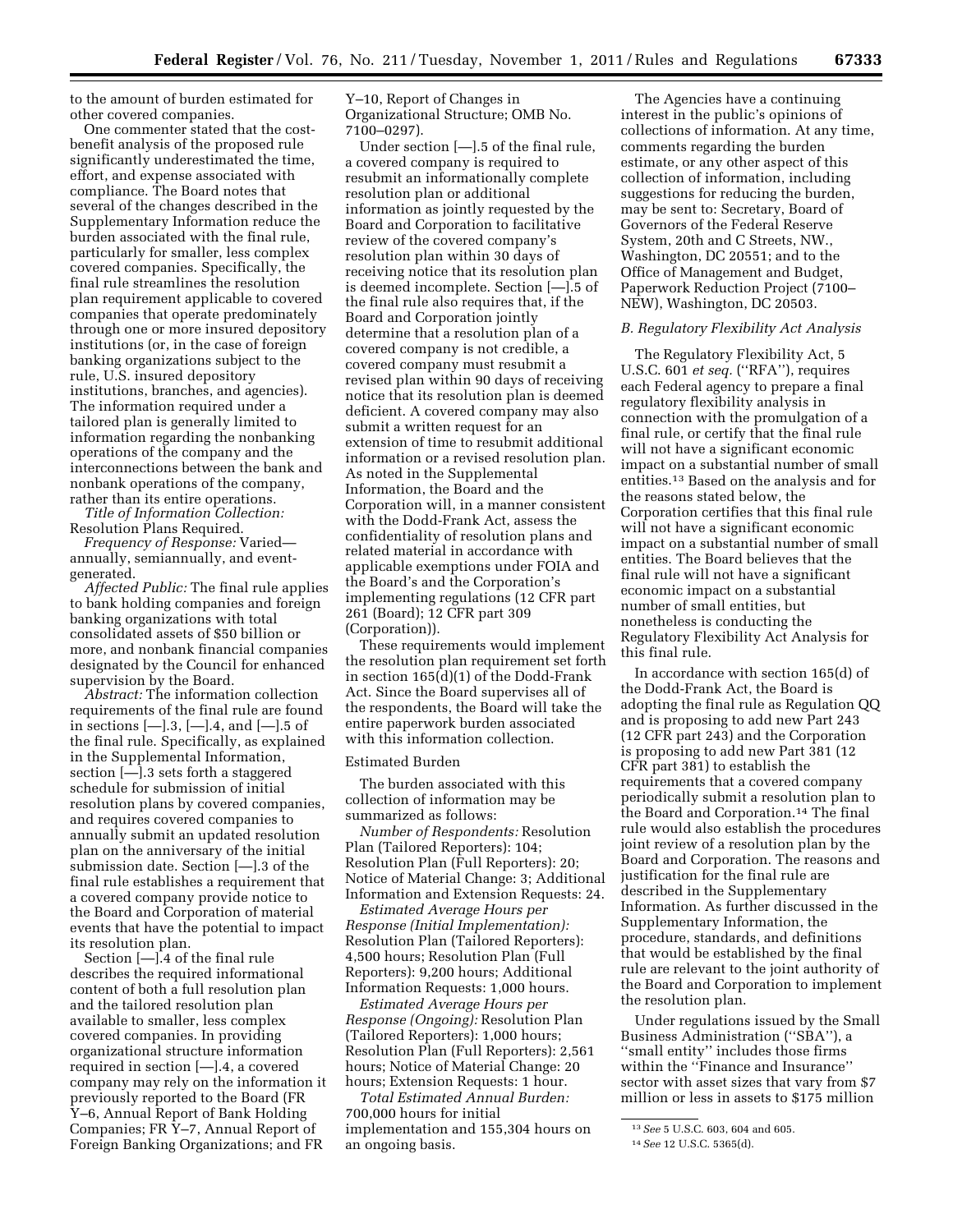or less in assets.15 The Board believes that the Finance and Insurance sector constitutes a reasonable universe of firms for these purposes because such firms generally engage in actives that are financial in nature. Consequently, bank holding companies or nonbank financial companies with assets sizes of \$175 million or less are small entities for purposes of the RFA.

As discussed in the Supplementary Information, the final rule applies to a ''covered company,'' which includes only bank holding companies and foreign banks that are or are treated as a bank holding company (''foreign banking organization'') with \$50 billion or more in total consolidated assets, and nonbank financial companies that the Council has determined under section 113 of the Dodd-Frank Act must be supervised by the Board and for which such determination is in effect. Bank holding companies and foreign banking organizations that are subject to the final rule therefore substantially exceed the \$175 million asset threshold at which a banking entity is considered a ''small entity'' under SBA regulations.16 The final rule would apply to a nonbank financial company supervised by the Board regardless of such a company's asset size. Although the asset size of nonbank financial companies may not be the determinative factor of whether such companies may pose systemic risks and would be designated by the Council for supervision by the Board, it is an important consideration.17 It is therefore unlikely that a financial firm that is at or below the \$175 million asset threshold would be designated by the Council under section 113 of the Dodd-Frank Act because material financial distress at such firms, or the nature, scope, size, scale, concentration, interconnectedness, or mix of it activities, are not likely to pose a threat to the financial stability of the United States.

As noted above, because the final rule is not likely to apply to any company with assets of \$175 million or less, the final rule is not expected to apply to any small entity for purposes of the RFA. Moreover, as discussed in the Supplementary Information, the Dodd-Frank Act requires the Board and the Corporation jointly to adopt rules implementing the provisions of section

165(d) of the Dodd-Frank Act. The Board does not believe that the final rule would have a significant economic impact on a substantial number of small entities or that the final rule duplicates, overlaps, or conflicts with any other Federal rules.

#### *C. Use of Plain Language*

Section 722 of the Gramm-Leach-Bliley Act requires the Federal banking agencies to use plain language in all proposed and final rules published after January 1, 2000. The Board and Corporation invited comment on whether the proposed rule was written plainly and clearly, or whether there were ways the Board and Corporation could make the rule easier to understand. The Board and Corporation received no comments on these matters and believe that the final rule is written plainly and clearly.

### **Text of the Common Rules**

**(All Agencies)** 

# **PART [ ]-RESOLUTION PLANS**

Sec.

- 1 Authority and scope.<br>1.2 Definitions.
- 2 Definitions.<br>3 Resolution r
- ll.3 Resolution plan required.
- ll.4 Informational content of a resolution plan.
- .5 Review of resolution plans; resubmission of deficient resolution plans.
- $\tilde{.}6$  Failure to cure deficiencies on resubmission of a resolution plan. .7 Consultation.
- .8 No limiting effect or private right of action; confidentiality of resolution plans.
	- ll.9 Enforcement.

#### **§**ll**.1 Authority and scope.**

(a) *Authority.* This part is issued pursuant to section 165(d)(8) of the Dodd-Frank Wall Street Reform and Consumer Protection Act (the *Dodd-Frank Act*) (Pub. L. 111–203, 124 Stat. 1376, 1426–1427), 12 U.S.C. 5365(d)(8), which requires the Board of Governors of the Federal Reserve System (*Board*) and the Federal Deposit Insurance Corporation (*Corporation*) to jointly issue rules implementing the provisions of section 165(d) of the Dodd-Frank Act.

(b) *Scope.* This part applies to each covered company and establishes rules and requirements regarding the submission and content of a resolution plan, as well as procedures for review by the Board and Corporation of a resolution plan.

### **§**ll**.2 Definitions.**

For purposes of this part: (a) *Bankruptcy Code* means Title 11 of the United States Code.

(b) *Company* means a corporation, partnership, limited liability company, depository institution, business trust, special purpose entity, association, or similar organization, but does not include any organization, the majority of the voting securities of which are owned by the United States.

(c) *Control.* A company controls another company when the first company, directly or indirectly, owns, or holds with power to vote, 25 percent or more of any class of the second company's outstanding voting securities.

(d) *Core business lines* means those business lines of the covered company, including associated operations, services, functions and support, that, in the view of the covered company, upon failure would result in a material loss of revenue, profit, or franchise value.

(e) *Council* means the Financial Stability Oversight Council established by section 111 of the Dodd-Frank Act (12 U.S.C. 5321).

(f) *Covered company.* (1) *In general.* A ''covered company'' means:

(i) Any nonbank financial company supervised by the Board;

(ii) Any bank holding company, as that term is defined in section 2 of the Bank Holding Company Act, as amended (12 U.S.C. 1841), and the Board's Regulation Y (12 CFR part 225), that has \$50 billion or more in total consolidated assets, as determined based on the average of the company's four most recent Consolidated Financial Statements for Bank Holding Companies as reported on the Federal Reserve's Form FR Y–9C (''FR Y–9C''); and

(iii) Any foreign bank or company that is a bank holding company or is treated as a bank holding company under section 8(a) of the International Banking Act of 1978 (12 U.S.C. 3106(a)), and that has \$50 billion or more in total consolidated assets, as determined based on the foreign bank's or company's most recent annual or, as applicable, the average of the four most recent quarterly Capital and Asset Reports for Foreign Banking Organizations as reported on the Federal Reserve's Form FR Y–7Q (''FR Y–7Q'').

(2) Once a covered company meets the requirements described in paragraph  $(f)(1)(ii)$  or (iii) of this section, the company shall remain a covered company for purposes of this part unless and until the company has less than \$45 billion in total consolidated assets, as determined based on the—

(i) Average total consolidated assets as reported on the company's four most recent FR Y–9Cs, in the case of a covered company described in paragraph (f)(1)(ii) of this section; or

<sup>15</sup> 13 CFR 121.201.

<sup>16</sup>The Dodd-Frank Act provides that the Board may, on the recommendation of the Council, increase the \$50 billion asset threshold for the application of the resolution plan and credit exposure report requirements. *See* 12 U.S.C. 5365(a)(2)(B). However, neither the Board nor the Council has the authority to lower such threshold.

<sup>17</sup>*See* 76 FR 4555 (January 26, 2011).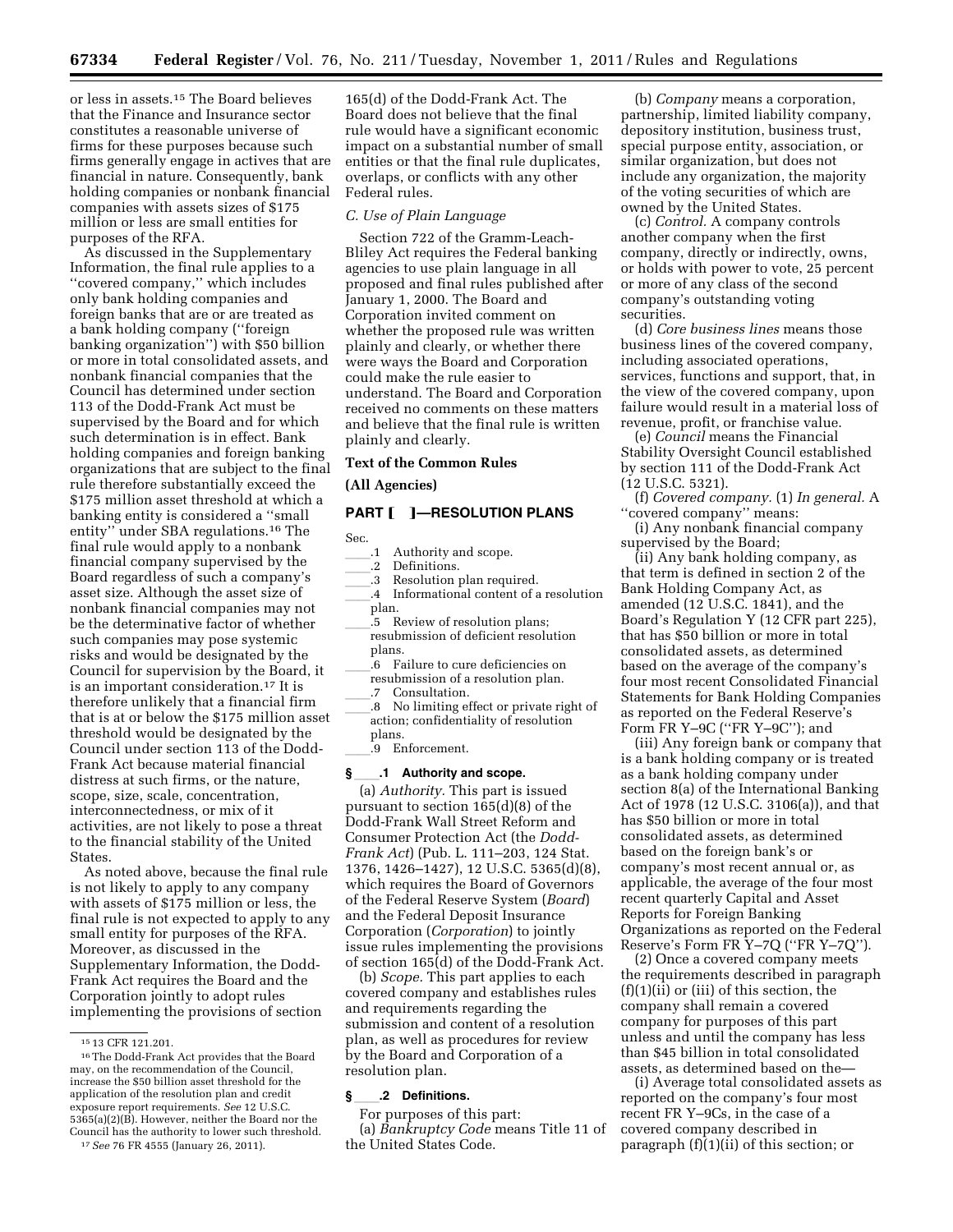(ii) Total consolidated assets as reported on the company's most recent annual FR Y–7Q, or, as applicable, average total consolidated assets as reported on the company's four most recent quarterly FR  $\bar{Y}$ –7 $\bar{Q}s$ , in the case of a covered company described in paragraph (f)(1)(iii) of this section.

Nothing in this paragraph (f)(2) shall preclude a company from becoming a covered company pursuant to paragraph (f)(1) of this section.

(3) *Multi-tiered holding company.* In a multi-tiered holding company structure, covered company means the top-tier of the multi-tiered holding company only.

(4) *Asset threshold for bank holding companies and foreign banking organizations.* The Board may, pursuant to a recommendation of the Council, raise any asset threshold specified in paragraph (f)(1)(ii) or (iii) of this section.

(5) *Exclusion.* A bridge financial company chartered pursuant to 12 U.S.C. 5390(h) shall not be deemed to be a covered company hereunder.

(g) *Critical operations* means those operations of the covered company, including associated services, functions and support, the failure or discontinuance of which, in the view of the covered company or as jointly directed by the Board and the Corporation, would pose a threat to the financial stability of the United States.

(h) *Depository institution* has the same meaning as in section 3(c)(1) of the Federal Deposit Insurance Act (12 U.S.C.  $1813(c)(1)$  and includes a statelicensed uninsured branch, agency, or commercial lending subsidiary of a foreign bank.

(i) *Foreign banking organization*  means—

(1) A foreign bank, as defined in section 1(b)(7) of the International Banking Act of 1978 (12 U.S.C. 3101(7)), that:

(i) Operates a branch, agency, or commercial lending company subsidiary in the United States;

(ii) Controls a bank in the United

States; or

(iii) Controls an Edge corporation acquired after March 5, 1987; and

(2) Any company of which the foreign bank is a subsidiary.

(j) *Foreign-based company* means any covered company that is not incorporated or organized under the laws of the United States.

(k) *Functionally regulated subsidiary*  has the same meaning as in section 5(c)(5) of the Bank Holding Company Act, as amended (12 U.S.C. 1844(c)(5)).

(l) *Material entity* means a subsidiary or foreign office of the covered company that is significant to the activities of a

critical operation or core business line (as defined in this part).

(m) *Material financial distress* with regard to a covered company means that:

(1) The covered company has incurred, or is likely to incur, losses that will deplete all or substantially all of its capital, and there is no reasonable prospect for the company to avoid such depletion;

(2) The assets of the covered company are, or are likely to be, less than its obligations to creditors and others; or

(3) The covered company is, or is likely to be, unable to pay its obligations (other than those subject to a bona fide dispute) in the normal course of business.

(n) *Nonbank financial company supervised by the Board* means a nonbank financial company or other company that the Council has determined under section 113 of the Dodd-Frank Act (12 U.S.C. 5323) shall be supervised by the Board and for which such determination is still in effect.

(o) *Rapid and orderly resolution*  means a reorganization or liquidation of the covered company (or, in the case of a covered company that is incorporated or organized in a jurisdiction other than the United States, the subsidiaries and operations of such foreign company that are domiciled in the United States) under the Bankruptcy Code that can be accomplished within a reasonable period of time and in a manner that substantially mitigates the risk that the failure of the covered company would have serious adverse effects on financial stability in the United States.

(p) *Subsidiary* means a company that is controlled by another company, and an indirect subsidiary is a company that is controlled by a subsidiary of a company.

(q) *United States* means the United States and includes any state of the United States, the District of Columbia, any territory of the United States, Puerto Rico, Guam, American Samoa, and the Virgin Islands.

### **§**ll**.3 Resolution plan required.**

(a) *Initial and annual resolution plans required.*—(1) Each covered company shall submit its initial resolution plan to the Board and the Corporation on or before the date set forth below (''Initial Submission Date''):

(i) July 1, 2012, with respect to any covered company that, as of the effective date of this part, had \$250 billion or more in total nonbank assets (or, in the case of a covered company that is a foreign-based company, in total U.S. nonbank assets);

(ii) July 1, 2013, with respect to any covered company that is not described in paragraph (a)(1)(i) of this section, and that, as of the effective date of this part had \$100 billion or more in total nonbank assets (or, in the case of a covered company that is a foreign-based company, in total U.S. nonbank assets); and

(iii) December 31, 2013, with respect to any other covered company that is a covered company as of the effective date of this part but that is not described in paragraph (a)(1)(i) or (ii) of this section.

(2) A company that becomes a covered company after the effective date of this part shall submit its initial resolution plan no later than the next July 1 following the date the company becomes a covered company, provided such date occurs no earlier than 270 days after the date on which the company became a covered company.

(3) After filing its initial resolution plan pursuant to paragraph (a)(1) or (2) of this section, each covered company shall annually submit a resolution plan to the Board and the Corporation on or before each anniversary date of its Initial Submission Date.

(4) Notwithstanding anything to the contrary in this paragraph (a), the Board and Corporation may jointly determine that a covered company shall file its initial or annual resolution plan by a date other than as provided in this paragraph (a). The Board and the Corporation shall provide a covered company with written notice of a determination under this paragraph (a)(4) no later than 180 days prior to the date on which the Board and Corporation jointly determined to require the covered company to submit its resolution plan.

(b) *Authority to require interim updates and notice of material events.*— (1) *In general.* The Board and the Corporation may jointly require that a covered company file an update to a resolution plan submitted under paragraph (a) of this section, within a reasonable amount of time, as jointly determined by the Board and Corporation. The Board and the Corporation shall make a request pursuant to this paragraph (b)(1) in writing, and shall specify the portions or aspects of the resolution plan the covered company shall update.

(2) *Notice of material events.* Each covered company shall provide the Board and the Corporation with a notice no later than 45 days after any event, occurrence, change in conditions or circumstances, or other change that results in, or could reasonably be foreseen to have, a material effect on the resolution plan of the covered company.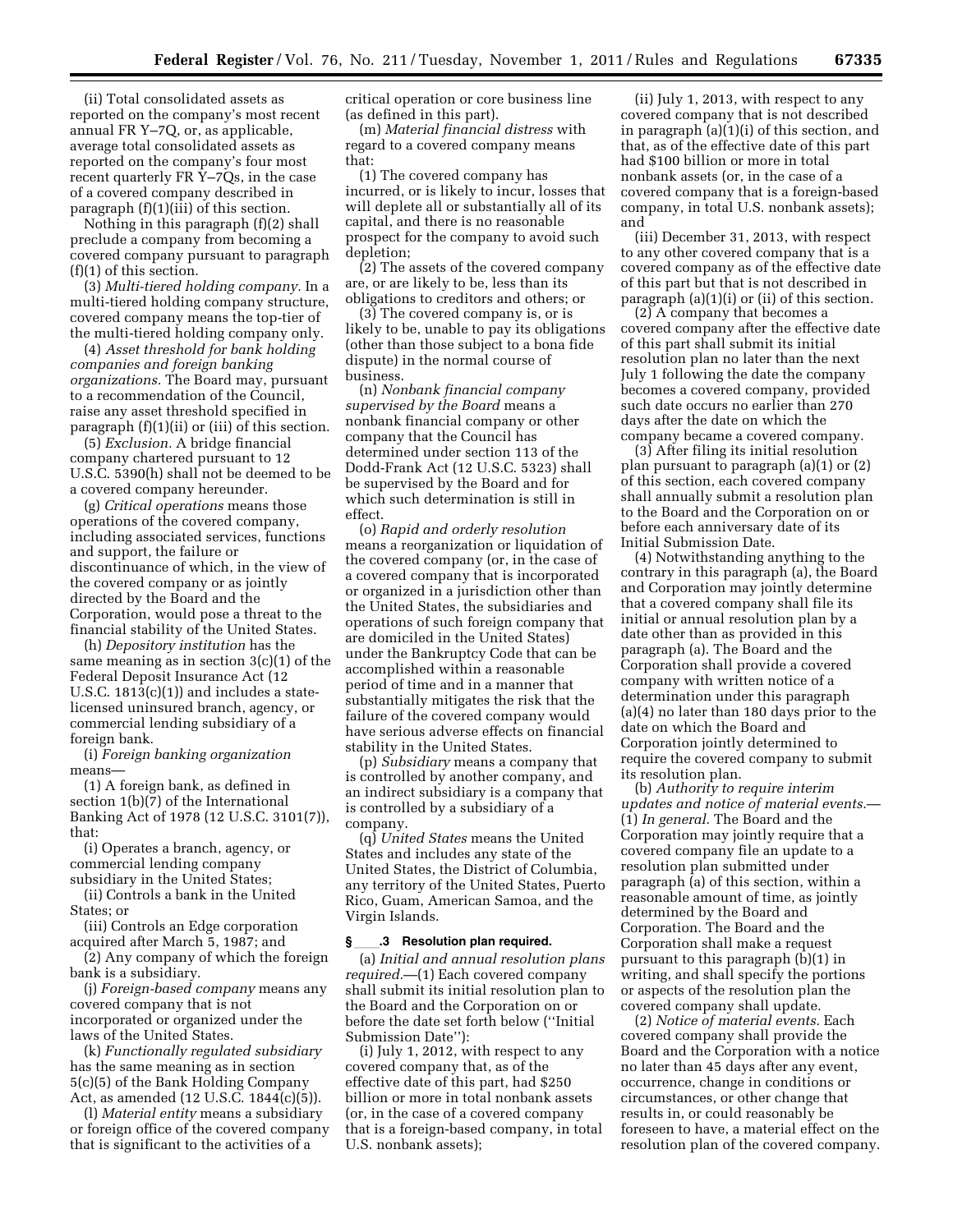Such notice should describe the event, occurrence or change and explain why the event, occurrence or change may require changes to the resolution plan. The covered company shall address any event, occurrence or change with respect to which it has provided notice pursuant to this paragraph (b)(2) in the following resolution plan submitted by the covered company.

(3) *Exception.* A covered company shall not be required to file a notice under paragraph (b)(2) of this section if the date on which the covered company would be required to submit the notice under paragraph (b)(2) would be within 90 days prior to the date on which the covered company is required to file an annual resolution plan under paragraph (a) of this section.

(c) *Authority to require more frequent submissions or extend time period.*— The Board and Corporation may jointly:

(1) Require that a covered company submit a resolution plan more frequently than required pursuant to paragraph (a) of this section; and

(2) Extend the time period that a covered company has to submit a resolution plan or a notice following material events under paragraphs (a) and (b) of this section.

(d) *Access to information.*—In order to allow evaluation of the resolution plan, each covered company must provide the Board and the Corporation such information and access to personnel of the covered company as the Board and the Corporation jointly determine during the period for reviewing the resolution plan is necessary to assess the credibility of the resolution plan and the ability of the covered company to implement the resolution plan. The Board and the Corporation will rely to the fullest extent possible on examinations conducted by or on behalf of the appropriate Federal banking agency for the relevant company.

(e) *Board of directors approval of resolution plan.*—Prior to submission of a resolution plan under paragraph (a) of this section, the resolution plan of a covered company shall be approved by:

(1) The board of directors of the covered company and noted in the minutes; or

(2) In the case of a foreign-based covered company only, a delegee acting under the express authority of the board of directors of the covered company to approve the resolution plan.

(f) *Resolution plans provided to the Council.*—The Board shall make the resolution plans and updates submitted by the covered company pursuant to this section available to the Council upon request.

### **§**ll**.4 Informational content of a resolution plan.**

(a) *In general.*—(1) *Domestic covered companies.* Except as otherwise provided in paragraph (a)(3) of this section, the resolution plan of a covered company that is organized or incorporated in the United States shall include the information specified in paragraphs (b) through (i) of this section with respect to the subsidiaries and operations that are domiciled in the United States as well as the foreign subsidiaries, offices, and operations of the covered company.

(2) *Foreign-based covered companies.*—Except as otherwise provided in paragraph (a)(3) of the section, the resolution plan of a covered company that is organized or incorporated in a jurisdiction other than the United States (other than a bank holding company) or that is a foreign banking organization shall include:

(i) The information specified in paragraphs (b) through (i) of this section with respect to the subsidiaries, branches and agencies, and critical operations and core business lines, as applicable, that are domiciled in the United States or conducted in whole or material part in the United States. With respect to the information specified in paragraph (g) of this section, the resolution plan of a foreign-based covered company shall also identify, describe in detail, and map to legal entity the interconnections and interdependencies among the U.S. subsidiaries, branches and agencies, and critical operations and core business lines of the foreign-based covered company and any foreign-based affiliate; and

(ii) A detailed explanation of how resolution planning for the subsidiaries, branches and agencies, and critical operations and core business lines of the foreign-based covered company that are domiciled in the United States or conducted in whole or material part in the United States is integrated into the foreign-based covered company's overall resolution or other contingency planning process.

(3) *Tailored resolution plan.* (i) *Eligible covered company.*—Paragraph (a)(3)(ii) of this section applies to any covered company that as of December 31 of the calendar year prior to the date its resolution plan is required to be submitted under this part—

(A) Has less than \$100 billion in total nonbank assets (or, in the case of a covered company that is a foreign-based company, in total U.S. nonbank assets); and

(B) The total insured depository institution assets of which comprise 85

percent or more of the covered company's total consolidated assets (or, in the case of a covered company that is a foreign-based company, the assets of the U.S. insured depository institution operations, branches, and agencies of which comprise 85 percent or more of such covered company's U.S. total consolidated assets).

(ii) *Tailored resolution plan elements.*  A covered company described in paragraph (a)(3)(i) of this section may file a resolution plan that is limited to the following items—

(A) An executive summary, as specified in paragraph (b) of this section;

(B) The information specified in paragraphs (c) through (f) and paragraph (h) of this section, but only with respect to the covered company and its nonbanking material entities and operations;

(C) The information specified in paragraphs (g) and (i) of this section with respect to the covered company and all of its insured depository institutions (or, in the case of a covered company that is a foreign-based company, the U.S. insured depository institutions, branches, and agencies) and nonbank material entities and operations. The interconnections and interdependencies identified pursuant to (g) of this section shall be included in the analysis provided pursuant to paragraph (c) of this section.

(iii) *Notice.*—A covered company that meets the requirements of paragraph (a)(3)(i) of this section and that intends to submit a resolution plan pursuant to this paragraph (a)(3), shall provide the Board and Corporation with written notice of such intent and its eligibility under paragraph (a)(3)(i) no later than 270 days prior to the date on which the covered company is required to submit its resolution plan. Within 90 of receiving such notice, the Board and Corporation may jointly determine that the covered company must submit a resolution plan that meets some or all of the requirements as set forth in paragraph (a)(1) or (2) of this section, as applicable.

(4) *Required and prohibited assumptions.*—In preparing its plan for rapid and orderly resolution in the event of material financial distress or failure required by this part, a covered company shall:

(i) Take into account that such material financial distress or failure of the covered company may occur under the baseline, adverse and severely adverse economic conditions provided to the covered company by the Board pursuant to 12 U.S.C. 5365(i)(1)(B); provided, however, a covered company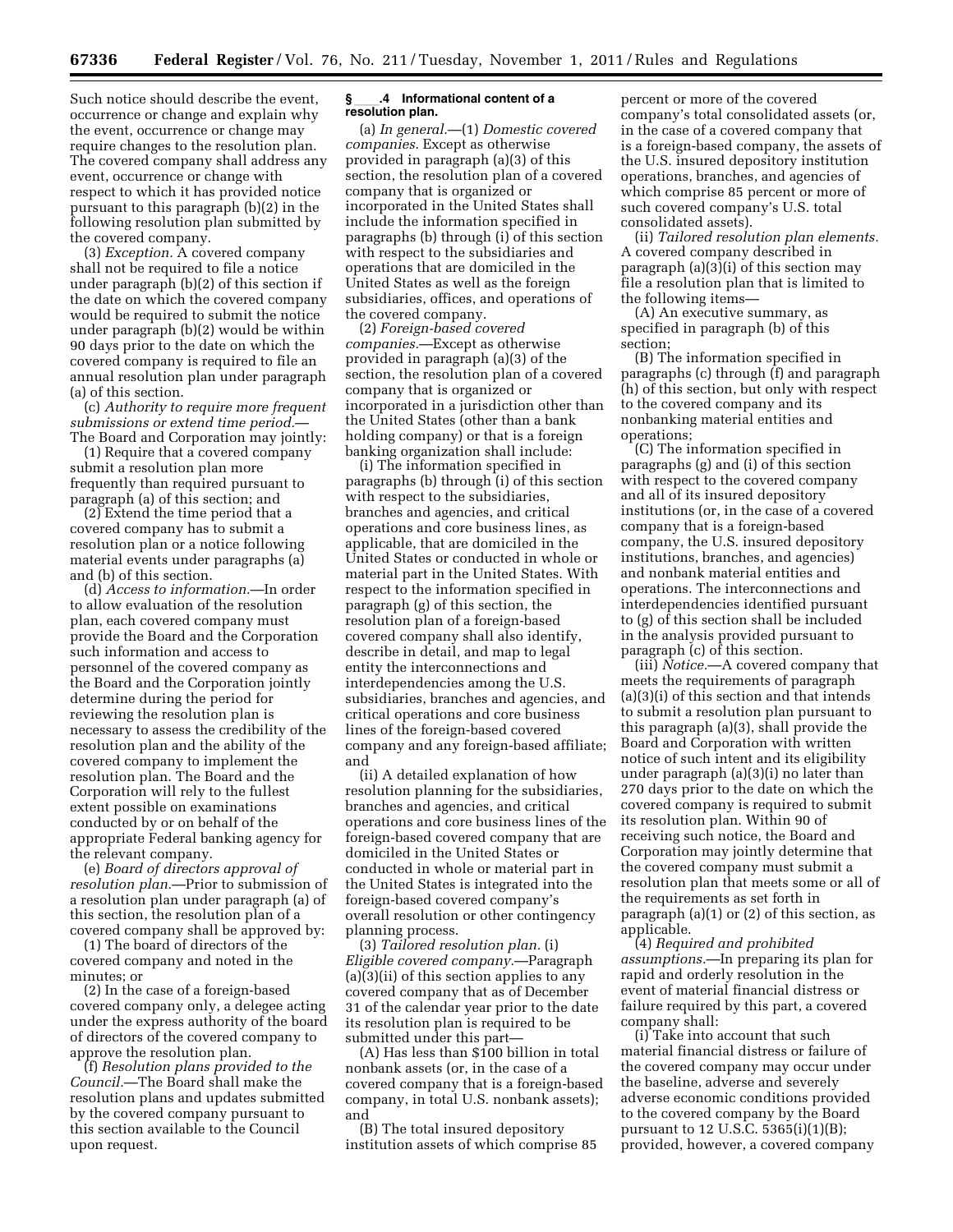may submit its initial resolution plan assuming the baseline conditions only, or, if a baseline scenario is not then available, a reasonable substitute developed by the covered company; and

(ii) Not rely on the provision of extraordinary support by the United States or any other government to the covered company or its subsidiaries to prevent the failure of the covered company.

(b) *Executive summary.*—Each resolution plan of a covered company shall include an executive summary describing:

(1) The key elements of the covered company's strategic plan for rapid and orderly resolution in the event of material financial distress at or failure of the covered company.

(2) Material changes to the covered company's resolution plan from the company's most recently filed resolution plan (including any notices following a material event or updates to the resolution plan).

(3) Any actions taken by the covered company since filing of the previous resolution plan to improve the effectiveness of the covered company's resolution plan or remediate or otherwise mitigate any material weaknesses or impediments to effective and timely execution of the resolution plan.

(c) *Strategic analysis.*—Each resolution plan shall include a strategic analysis describing the covered company's plan for rapid and orderly resolution in the event of material financial distress or failure of the covered company. Such analysis shall—

(1) Include detailed descriptions of the—

(i) Key assumptions and supporting analysis underlying the covered company's resolution plan, including any assumptions made concerning the economic or financial conditions that would be present at the time the covered company sought to implement such plan;

(ii) Range of specific actions to be taken by the covered company to facilitate a rapid and orderly resolution of the covered company, its material entities, and its critical operations and core business lines in the event of material financial distress or failure of the covered company;

(iii) Funding, liquidity and capital needs of, and resources available to, the covered company and its material entities, which shall be mapped to its critical operations and core business lines, in the ordinary course of business and in the event of material financial distress at or failure of the covered company;

(iv) Covered company's strategy for maintaining operations of, and funding for, the covered company and its material entities, which shall be mapped to its critical operations and core business lines;

(v) Covered company's strategy in the event of a failure or discontinuation of a material entity, core business line or critical operation, and the actions that will be taken by the covered company to prevent or mitigate any adverse effects of such failure or discontinuation on the financial stability of the United States; provided, however, if any such material entity is subject to an insolvency regime other than the Bankruptcy Code, a covered company may exclude that entity from its strategic analysis unless that entity either has \$50 billion or more in total assets or conducts a critical operation; and

(vi) Covered company's strategy for ensuring that any insured depository institution subsidiary of the covered company will be adequately protected from risks arising from the activities of any nonbank subsidiaries of the covered company (other than those that are subsidiaries of an insured depository institution);

(2) Identify the time period(s) the covered company expects would be needed for the covered company to successfully execute each material aspect and step of the covered company's plan;

(3) Identify and describe any potential material weaknesses or impediments to effective and timely execution of the covered company's plan;

(4) Discuss the actions and steps the covered company has taken or proposes to take to remediate or otherwise mitigate the weaknesses or impediments identified by the covered company, including a timeline for the remedial or other mitigatory action; and

(5) Provide a detailed description of the processes the covered company employs for:

(i) Determining the current market values and marketability of the core business lines, critical operations, and material asset holdings of the covered company;

(ii) Assessing the feasibility of the covered company's plans (including timeframes) for executing any sales, divestitures, restructurings, recapitalizations, or other similar actions contemplated in the covered company's resolution plan; and

(iii) Assessing the impact of any sales, divestitures, restructurings, recapitalizations, or other similar actions on the value, funding, and operations of the covered company, its

material entities, critical operations and core business lines.

(d) *Corporate governance relating to resolution planning.*—Each resolution plan shall:

(1) Include a detailed description of: (i) How resolution planning is integrated into the corporate governance structure and processes of the covered company;

(ii) The covered company's policies, procedures, and internal controls governing preparation and approval of the covered company's resolution plan;

(iii) The identity and position of the senior management official(s) of the covered company that is primarily responsible for overseeing the development, maintenance, implementation, and filing of the covered company's resolution plan and for the covered company's compliance with this part; and

(iv) The nature, extent, and frequency of reporting to senior executive officers and the board of directors of the covered company regarding the development, maintenance, and implementation of the covered company's resolution plan;

(2) Describe the nature, extent, and results of any contingency planning or similar exercise conducted by the covered company since the date of the covered company's most recently filed resolution plan to assess the viability of or improve the resolution plan of the covered company; and

(3) Identify and describe the relevant risk measures used by the covered company to report credit risk exposures both internally to its senior management and board of directors, as well as any relevant risk measures reported externally to investors or to the covered company's appropriate Federal regulator.

(e) *Organizational structure and related information.*—Each resolution plan shall—

(1) Provide a detailed description of the covered company's organizational structure, including:

(i) A hierarchical list of all material entities within the covered company's organization (including legal entities that directly or indirectly hold such material entities) that:

(A) Identifies the direct holder and the percentage of voting and nonvoting equity of each legal entity and foreign office listed; and

(B) The location, jurisdiction of incorporation, licensing, and key management associated with each material legal entity and foreign office identified;

(ii) A mapping of the covered company's critical operations and core business lines, including material asset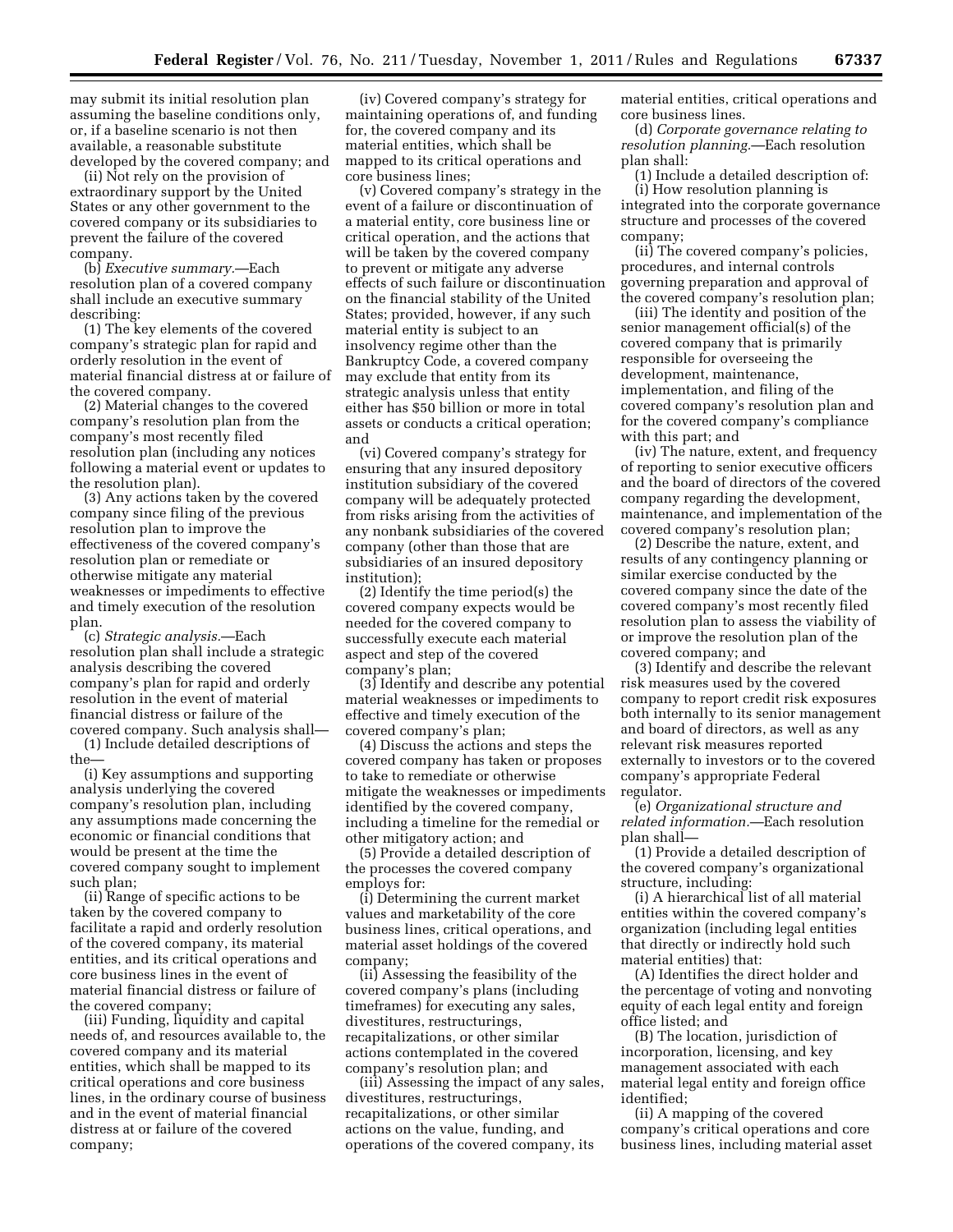holdings and liabilities related to such critical operations and core business lines, to material entities;

(2) Provide an unconsolidated balance sheet for the covered company and a consolidating schedule for all material entities that are subject to consolidation by the covered company;

(3) Include a description of the material components of the liabilities of the covered company, its material entities, critical operations and core business lines that, at a minimum, separately identifies types and amounts of the short-term and long-term liabilities, the secured and unsecured liabilities, and subordinated liabilities;

(4) Identify and describe the processes used by the covered company to:

(i) Determine to whom the covered company has pledged collateral;

(ii) Identify the person or entity that holds such collateral; and

(iii) Identify the jurisdiction in which the collateral is located, and, if different, the jurisdiction in which the security interest in the collateral is enforceable against the covered company;

(5) Describe any material off-balance sheet exposures (including guarantees and contractual obligations) of the covered company and its material entities, including a mapping to its critical operations and core business lines;

(6) Describe the practices of the covered company, its material entities and its core business lines related to the booking of trading and derivatives activities;

(7) Identify material hedges of the covered company, its material entities, and its core business lines related to trading and derivative activities, including a mapping to legal entity;

(8) Describe the hedging strategies of the covered company;

(9) Describe the process undertaken by the covered company to establish exposure limits;

(10) Identify the major counterparties of the covered company and describe the interconnections, interdependencies and relationships with such major counterparties;

(11) Analyze whether the failure of each major counterparty would likely have an adverse impact on or result in the material financial distress or failure of the covered company; and

(12) Identify each trading, payment, clearing, or settlement system of which the covered company, directly or indirectly, is a member and on which the covered company conducts a material number or value amount of trades or transactions. Map membership in each such system to the covered

company's material entities, critical operations and core business lines.

(f) *Management information systems.*—(1) Each resolution plan shall include—

(i) A detailed inventory and description of the key management information systems and applications, including systems and applications for risk management, accounting, and financial and regulatory reporting, used by the covered company and its material entities. The description of each system or application provided shall identify the legal owner or licensor, the use or function of the system or application, service level agreements related thereto, any software and system licenses, and any intellectual property associated therewith;

(ii) A mapping of the key management information systems and applications to the material entities, critical operations and core business lines of the covered company that use or rely on such systems and applications;

(iii) An identification of the scope, content, and frequency of the key internal reports that senior management of the covered company, its material entities, critical operations and core business lines use to monitor the financial health, risks, and operation of the covered company, its material entities, critical operations and core business lines; and

(iv) A description of the process for the appropriate supervisory or regulatory agencies to access the management information systems and applications identified in paragraph (f) of this section; and

(v) A description and analysis of— (A) The capabilities of the covered company's management information systems to collect, maintain, and report, in a timely manner to management of the covered company, and to the Board, the information and data underlying the resolution plan; and

(B) Any deficiencies, gaps or weaknesses in such capabilities, and a description of the actions the covered company intends to take to promptly address such deficiencies, gaps, or weaknesses, and the time frame for implementing such actions.

(2) The Board will use its examination authority to review the demonstrated capabilities of each covered company to satisfy the requirements of paragraph  $(f)(1)(v)$  of this section. The Board will share with the Corporation information regarding the capabilities of the covered company to collect, maintain, and report in a timely manner information and data underlying the resolution plan.

(g) *Interconnections and interdependencies.* To the extent not

elsewhere provided, identify and map to the material entities the interconnections and interdependencies among the covered company and its material entities, and among the critical operations and core business lines of the covered company that, if disrupted, would materially affect the funding or operations of the covered company, its material entities, or its critical operations or core business lines. Such interconnections and interdependencies may include:

(1) Common or shared personnel, facilities, or systems (including information technology platforms, management information systems, risk management systems, and accounting and recordkeeping systems);

(2) Capital, funding, or liquidity arrangements;

(3) Existing or contingent credit exposures;

(4) Cross-guarantee arrangements, cross-collateral arrangements, crossdefault provisions, and cross-affiliate netting agreements;

(5) Risk transfers; and

(6) Service level agreements.

(h) *Supervisory and regulatory information.* Each resolution plan shall—

(1) Identify any:

(i) Federal, state, or foreign agency or authority (other than a Federal banking agency) with supervisory authority or responsibility for ensuring the safety and soundness of the covered company, its material entities, critical operations and core business lines; and

(ii) Other Federal, state, or foreign agency or authority (other than a Federal banking agency) with significant supervisory or regulatory authority over the covered company, and its material entities and critical operations and core business lines.

(2) Identify any foreign agency or authority responsible for resolving a foreign-based material entity and critical operations or core business lines of the covered company; and

(3) Include contact information for each agency identified in paragraphs (h)(1) and (2) of this section.

(i) *Contact information.* Each resolution plan shall identify a senior management official at the covered company responsible for serving as a point of contact regarding the resolution plan of the covered company, and include contact information (including phone number, email address, and physical address) for a senior management official of the material entities of the covered company.

(j) *Inclusion of previously submitted resolution plan informational elements by reference.* An annual submission of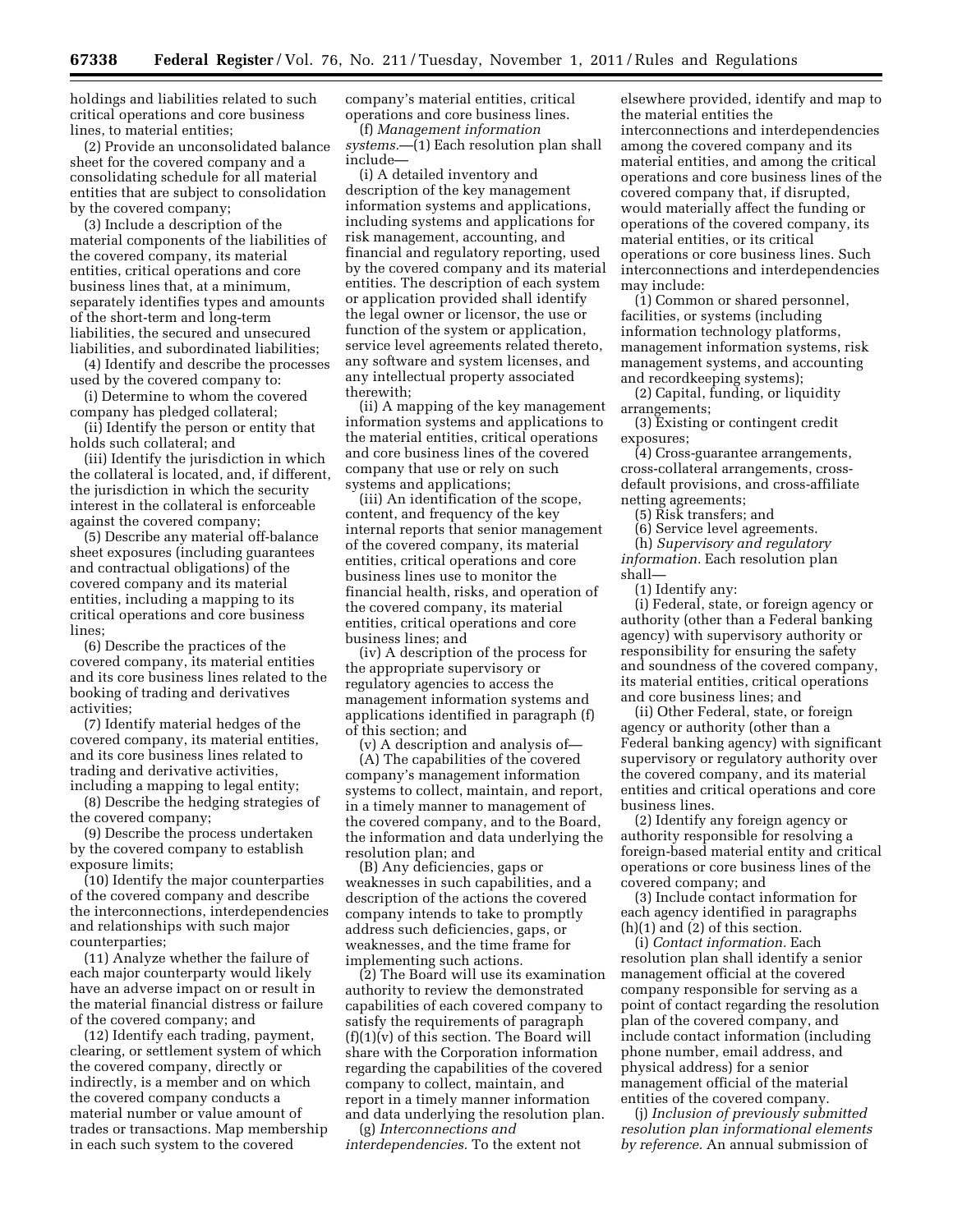or update to a resolution plan submitted by a covered company may include by reference informational elements (but not strategic analysis or executive summary elements) from a resolution plan previously submitted by the covered company to the Board and the Corporation, provided that:

(1) The resolution plan seeking to include informational elements by reference clearly indicates:

(i) The informational element the covered company is including by reference; and

(ii) Which of the covered company's previously submitted resolution plan(s) originally contained the information the covered company is including by reference; and

(2) The covered company certifies that the information the covered company is including by reference remains accurate.

(k) *Exemptions.* The Board and the Corporation may jointly exempt a covered company from one or more of the requirements of this section.

#### **§**ll**.5 Review of resolution plans; resubmission of deficient resolution plans.**

(a) *Acceptance of submission and review.* (1) The Board and Corporation shall review a resolution plan submitted under section this subpart within 60 days.

(2) If the Board and Corporation jointly determine within the time described in paragraph (a)(1) of this section that a resolution plan is informationally incomplete or that substantial additional information is necessary to facilitate review of the resolution plan:

(i) The Board and Corporation shall jointly inform the covered company in writing of the area(s) in which the resolution plan is informationally incomplete or with respect to which additional information is required; and

(ii) The covered company shall resubmit an informationally complete resolution plan or such additional information as jointly requested to facilitate review of the resolution plan no later than 30 days after receiving the notice described in paragraph (a)(2)(i) of this section, or such other time period as the Board and Corporation may jointly determine.

(b) *Joint determination regarding deficient resolution plans.* If the Board and Corporation jointly determine that the resolution plan of a covered company submitted under §\_\_\_.3(a) is<br>not credible or would not facilitate an orderly resolution of the covered company under the Bankruptcy Code, the Board and Corporation shall jointly notify the covered company in writing of such determination. Any joint notice provided under this paragraph shall

identify the aspects of the resolution plan that the Board and Corporation jointly determined to be deficient.

(c) *Resubmission of a resolution plan.*  Within 90 days of receiving a notice of deficiencies issued pursuant to paragraph (b) of this section, or such shorter or longer period as the Board and Corporation may jointly determine, a covered company shall submit a revised resolution plan to the Board and Corporation that addresses the deficiencies jointly identified by the Board and Corporation, and that discusses in detail:

(1) The revisions made by the covered company to address the deficiencies jointly identified by the Board and the Corporation;

(2) Any changes to the covered company's business operations and corporate structure that the covered company proposes to undertake to facilitate implementation of the revised resolution plan (including a timeline for the execution of such planned changes); and

(3) Why the covered company believes that the revised resolution plan is credible and would result in an orderly resolution of the covered company under the Bankruptcy Code.

(d) *Extensions of time.* Upon their own initiative or a written request by a covered company, the Board and Corporation may jointly extend any time period under this section. Each extension request shall be supported by a written statement of the covered company describing the basis and justification for the request.

### **§**ll**.6 Failure to cure deficiencies on resubmission of a resolution plan.**

(a) *In general.* The Board and Corporation may jointly determine that a covered company or any subsidiary of a covered company shall be subject to more stringent capital, leverage, or liquidity requirements, or restrictions on the growth, activities, or operations of the covered company or the subsidiary if:

(1) The covered company fails to submit a revised resolution plan under § ll.5(c) within the required time period; or

(2) The Board and the Corporation jointly determine that a revised resolution plan submitted under § ll.5(c) does not adequately remedy the deficiencies jointly identified by the Board and the Corporation under § \_\_\_\_.5(b).<br>(b) *Duration of requirements or* 

*restrictions.*—Any requirements or restrictions imposed on a covered company or a subsidiary thereof pursuant to paragraph (a) of this section shall cease to apply to the covered

company or subsidiary, respectively, on the date that the Board and the Corporation jointly determine the covered company has submitted a revised resolution plan that adequately remedies the deficiencies jointly identified by the Board and the

Corporation under §<sub>\_\_\_\_\_</sub>.5(b).<br>(c) *Divestiture.* The Board and Corporation, in consultation with the Council, may jointly, by order, direct the covered company to divest such assets or operations as are jointly identified by the Board and Corporation if:

(1) The Board and Corporation have jointly determined that the covered company or a subsidiary thereof shall be subject to requirements or restrictions pursuant to paragraph (a) of this section; and

(2) The covered company has failed, within the 2-year period beginning on the date on which the determination to impose such requirements or restrictions under paragraph (a) of this section was made, to submit a revised resolution plan that adequately remedies the deficiencies jointly identified by the Board and the

Corporation under §\_\_\_\_.5(b); and<br>(3) The Board and Corporation jointly determine that the divestiture of such assets or operations is necessary to facilitate an orderly resolution of the covered company under the Bankruptcy Code in the event the company was to fail.

## **§**ll**.7 Consultation.**

Prior to issuing any notice of deficiencies under § \_\_\_\_.5(b),<br>determining to impose requirements or restrictions under § \_\_\_\_.6(a), or issuing<br>a divestiture order pursuant to  $\S$  6(c) with respect to a covered company that is likely to have a significant impact on a functionally regulated subsidiary or a depository institution subsidiary of the covered company, the Board—

(a) Shall consult with each Council member that primarily supervises any such subsidiary; and

(b) May consult with any other Federal, state, or foreign supervisor as the Board considers appropriate.

#### **§**ll**.8 No limiting effect or private right of action; confidentiality of resolution plans.**

(a) *No limiting effect on bankruptcy or other resolution proceedings.*—A resolution plan submitted pursuant to this part shall not have any binding effect on:

(1) A court or trustee in a proceeding commenced under the Bankruptcy Code;